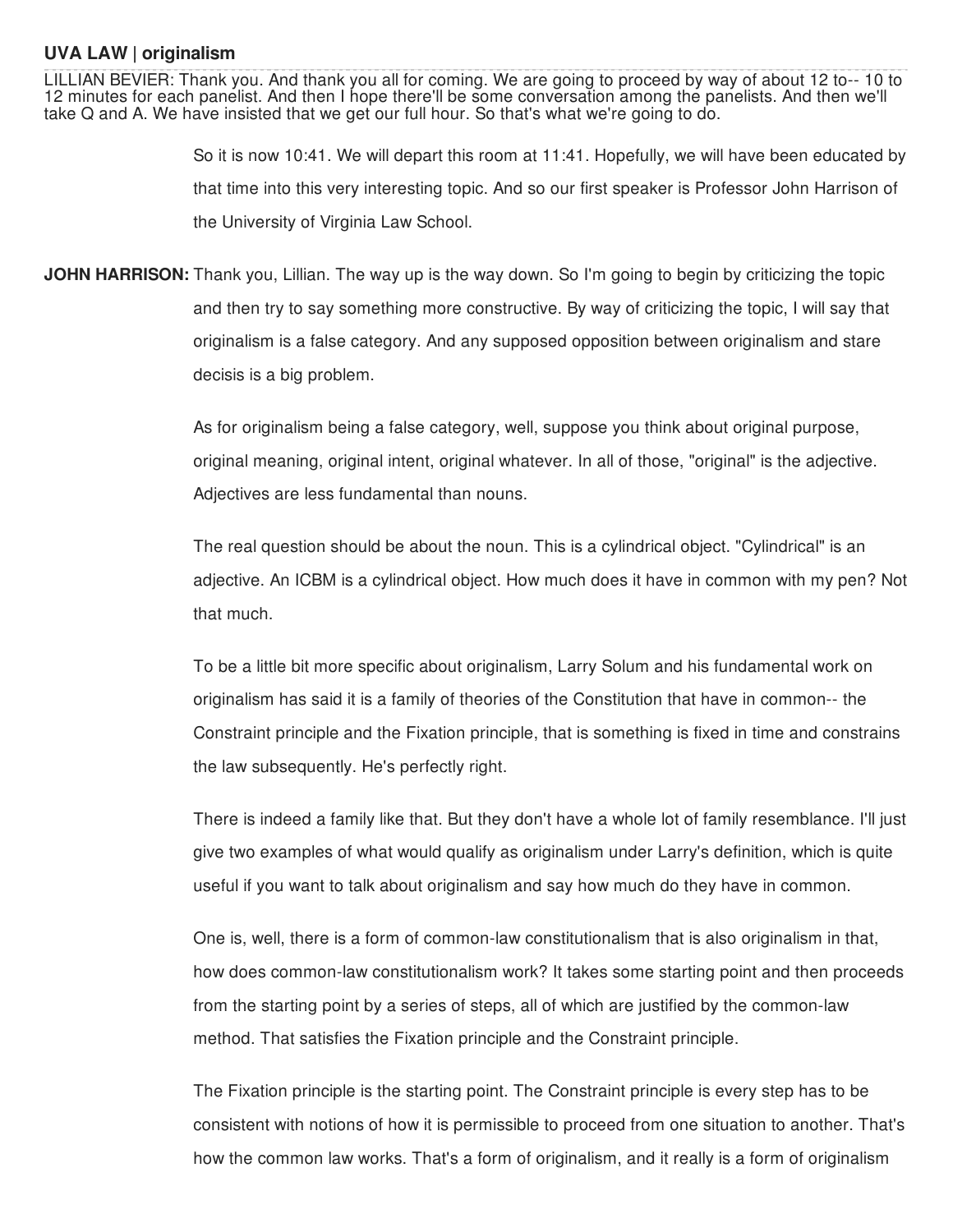precisely because the Constraint principle, the starting point, is quite significant. Here's anoth-- Is that conventional originalism? Not so much I think. But it satisfies the definition.

Here's another one the Constitution consists of purposes, values, and goals. And the purpose and the function of courts is to take those abstract purposes, values, and goals and enunciate particular doctrines that change over time as the circumstances change over time so that the principles, values, and goals continue to be achieved.

Again, that satisfies the Constraint principle because the connection between the purposes, values, and goals, and whatever the doctrines are has to be meaningful. It satisfies the Fixation principle because the purposes, values, and goals are fixed. But that has a substantial amount of opportunity for the courts, over time, to change what they actually do.

Now one reason I know that what I just described is originalism is because that's how Robert Bork thought about the Constitution. And if he's not an originalist or was not an originalist, no one was. OK, so originalism, false category.

Having said that, I'm going to talk about stare decisis and say nonproblem and having sort of said the category of originalism is only moderately interesting. Instead of originalism, I'm just going to say stare decisis as opposed to x, we'll just use it as a variable, whatever your description of the law is, be it the original meaning or something else entirely, something derived with moral principles, the question then is is that being the law consistent with the idea that case law is somehow binding? And you might think no.

And there is a famous articulation of this by Gary Lawson because, well, whatever x is, unless your x happens to be the cases, otherwise, there's going to be a difference between x and the cases. Gary Lawson said, well, the Constitution says that the Constitution, statutes, and treaties are the supreme law of the land. Cases are none of those. They're not, therefore, the supreme law of the land. So how can they be binding? There seems to be a conflict between anything and stare decisis where stare decisis means following the cases.

That's not true because stare decisis does not really mean cases are law. That comes from the judges believing their own propaganda. They should stop saying things like that. Rather, stare decisis is a principle of evidence about how to find out what the law is. It is a rule of evidence that says looked in particular to a particular kind of evidence, what the cases have said, and give it varying degrees of strength depending on the particular context.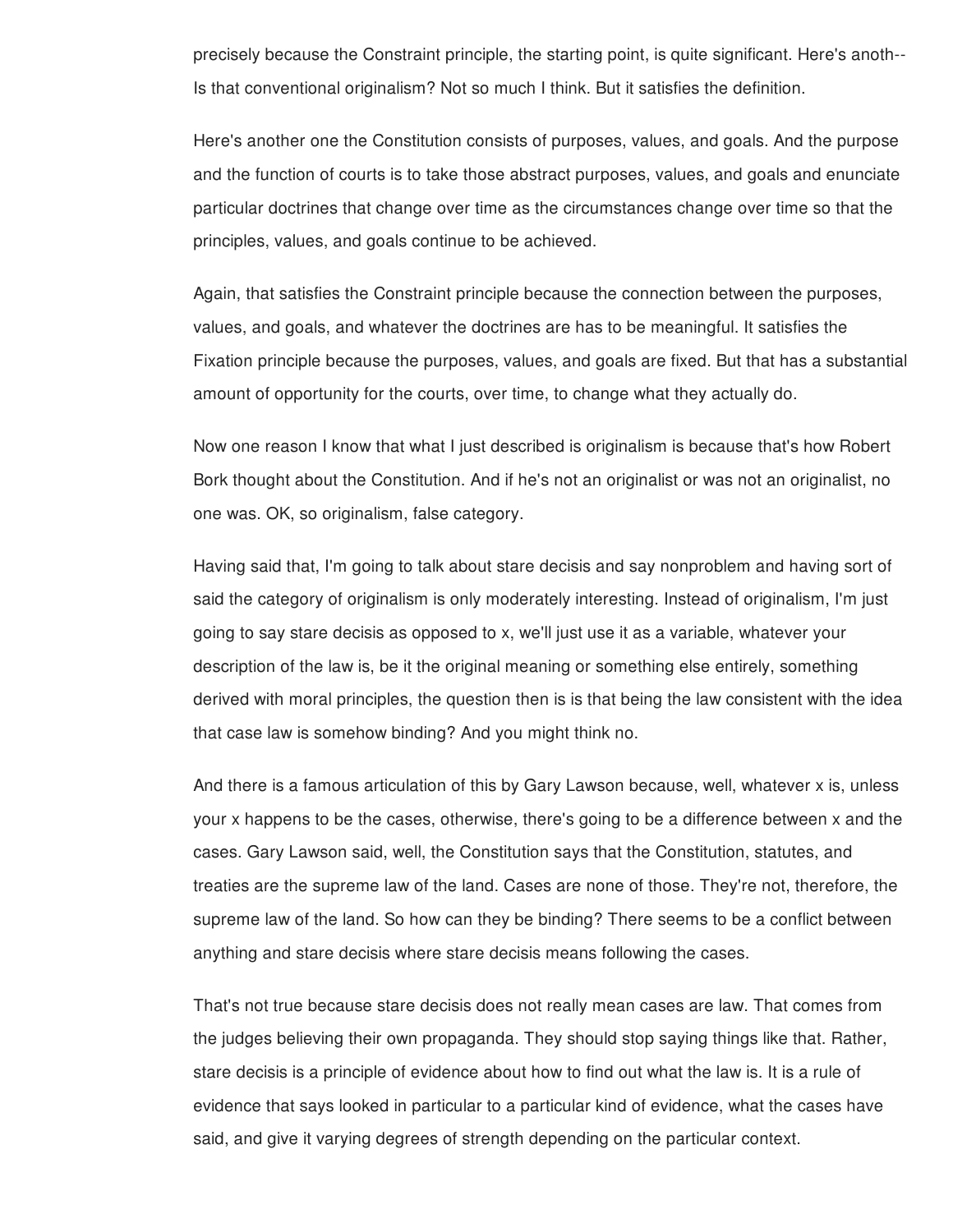Vertically, the degree of strength given to cases by way of finding out what the law is is very strong. Horizontally, in the Supreme Court of the United States, it is meaningful but not all that strong. But notice, as long as you say stare decisis is about finding out what the law is, it's a way of doing that, then there's no conflict between saying the law is x and the result that comes out when you apply the rules of evidence to the law might, in some sense, be different from what you think ideally the law is.

Well, the rules of evidence do that. The rules of evidence in federal court, for example, sometimes say probative evidence, nevertheless, must be excluded for some reason. The rules of evidence cause mistakes about the facts. What is their primary purpose? It is to get at the facts. How can that be? Well, rules do not always achieve their purpose in part because, normally, they are trying to balance a number of purposes altogether, which is how the rules of stare decisis work. They are aimed at finding out whatever x is. But they're are also aimed at stability, at ratifying the reasonable expectations of parties-- like bodies of rules, like the rules of evidence of which they are subpart. They have various functions. And so sometimes, they are not going to achieve all of that function.

OK. That's the way-- the way down. Here is the way up, some constructive implications. First is that, well, I said the rules of evidence or the rules of stare decisis are rules of evidence. They are rules about how to find what the law is. Where do they come from? They're not really written down. A few of them might be derived from statutes. By and large, they are not.

That is to say, they are, themselves, customary law. They are-- if you want to say this; I don't like the phrase-- judge-made law. I think it's better to say they are a practice. They are the long-standing practice of American courts. They are a practice with normative force. That is to say, they are customary law.

So the way to think about the rules of stare decisis-- what they are and should be-- is to ask, as one asks about any custom doing common law, what's it for? What have the practitioners of the custom actually been doing? Why have they been doing that? What are the principles that justify the practice and make it normatively binding because, clearly, American courts think that principle of stare decisis is normatively binding? Understanding it as a body of practice, as a body of common law, is, I think, the way up toward understanding what it is, what it should be, how it might change as understandings of what's going on improve.

Another implication of thinking about the rules of stare decisis as a body of customary law is to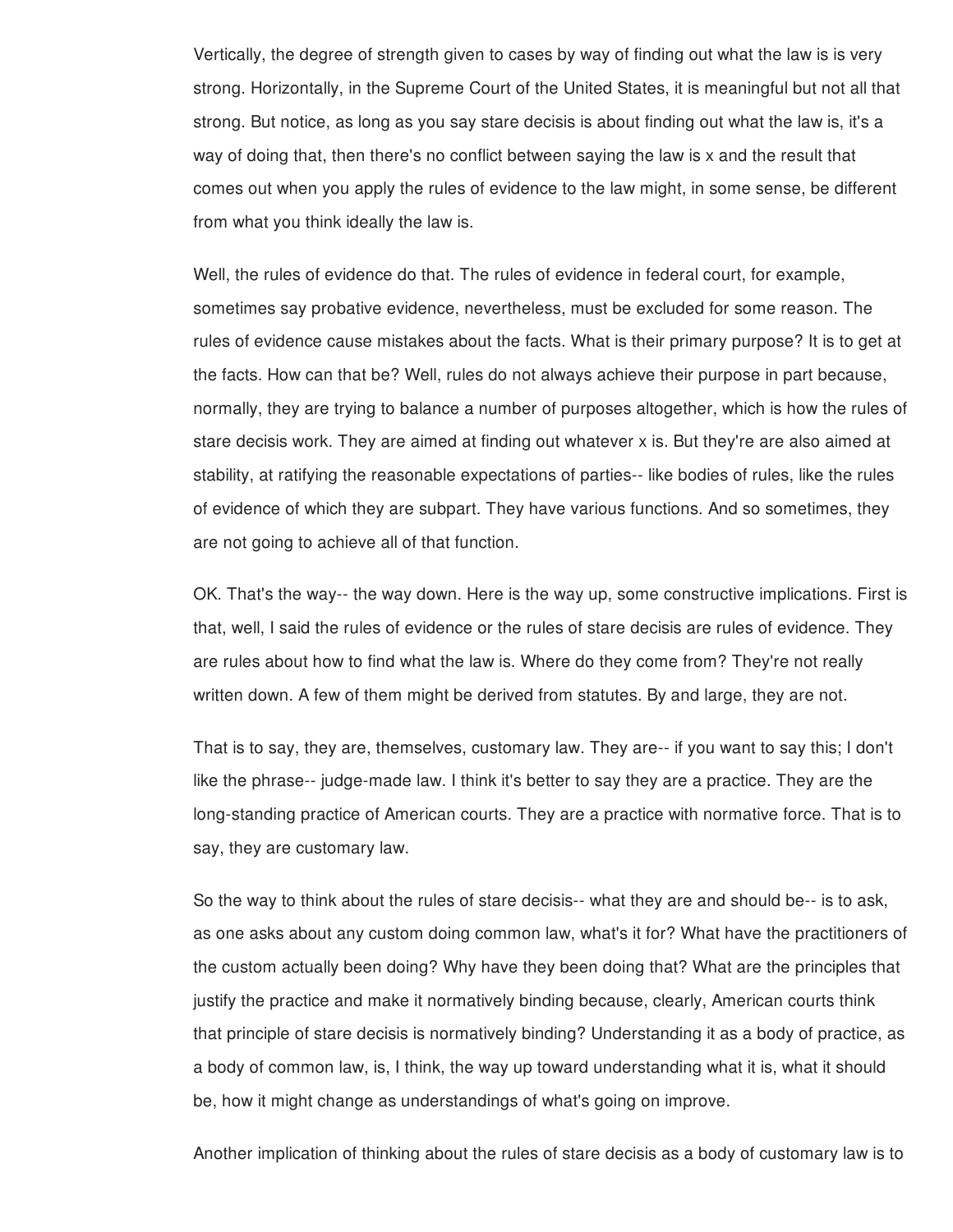see that to some extent, of course, the whole common law is customary law. It is unwritten. It is based on practice, especially the practice, not exclusively, but especially the practice of the courts.

One of the really interesting things about the body of customary law that are the rules of stare decisis is that that is the foundation of the rest of what we think of as judge-made law. Why is it courts make law? Courts make law because other courts are going to follow what those courts have said. And that is to say, the principles of stare decisis are indeed what constitutes the rest of the common law. Although interestingly enough, they are themselves common law. They are themselves customary.

And in order to avoid just vanishing into a loop of self-reference-- having said that customary law is founded on customary law-- I will now move on to my last point, which is to say that behind the question about originalism and stare decisis I think is a more fundamental question. The more fundamental question-- and let the record show that I held up a copy of the Constitution-- the more fundamental question about the American constitutional system is, what is the law?

Law is made by practice. That's one of the messages here. It is made by what people actually do. Is following anything that has to do with this-- and I don't mean necessarily just its original semantic meaning. But it could be its values, its principles, however you want to think about it. Is in fact, having some strong connection to the document really the fundamental principle of American practice? Because, again, whatever those principles that explain the practice are are really the law. That's fundamental tenet of positivism, which I think is the correct theory of law.

And there there's a longstanding debate about that because there are lots of parts of the practice that are difficult to reconcile, again, with whatever one might attribute to the document, not just its original semantic meaning, also its principles, or what-- as I say- whatever you want to-- whatever you want to say.

That's a serious challenge. I think it's important to evaluate that challenge though in light of the possibility-- and thinking about stare decisis as a set of rules of evidence, I think, makes it easier to see that possibility-- in light of the possibility that the practice that the American constitutional and political system actually follow is in some large extent the output of the combination of this, and whatever you think is in this, and a variety of institutions that are about resolving doubts about what this is.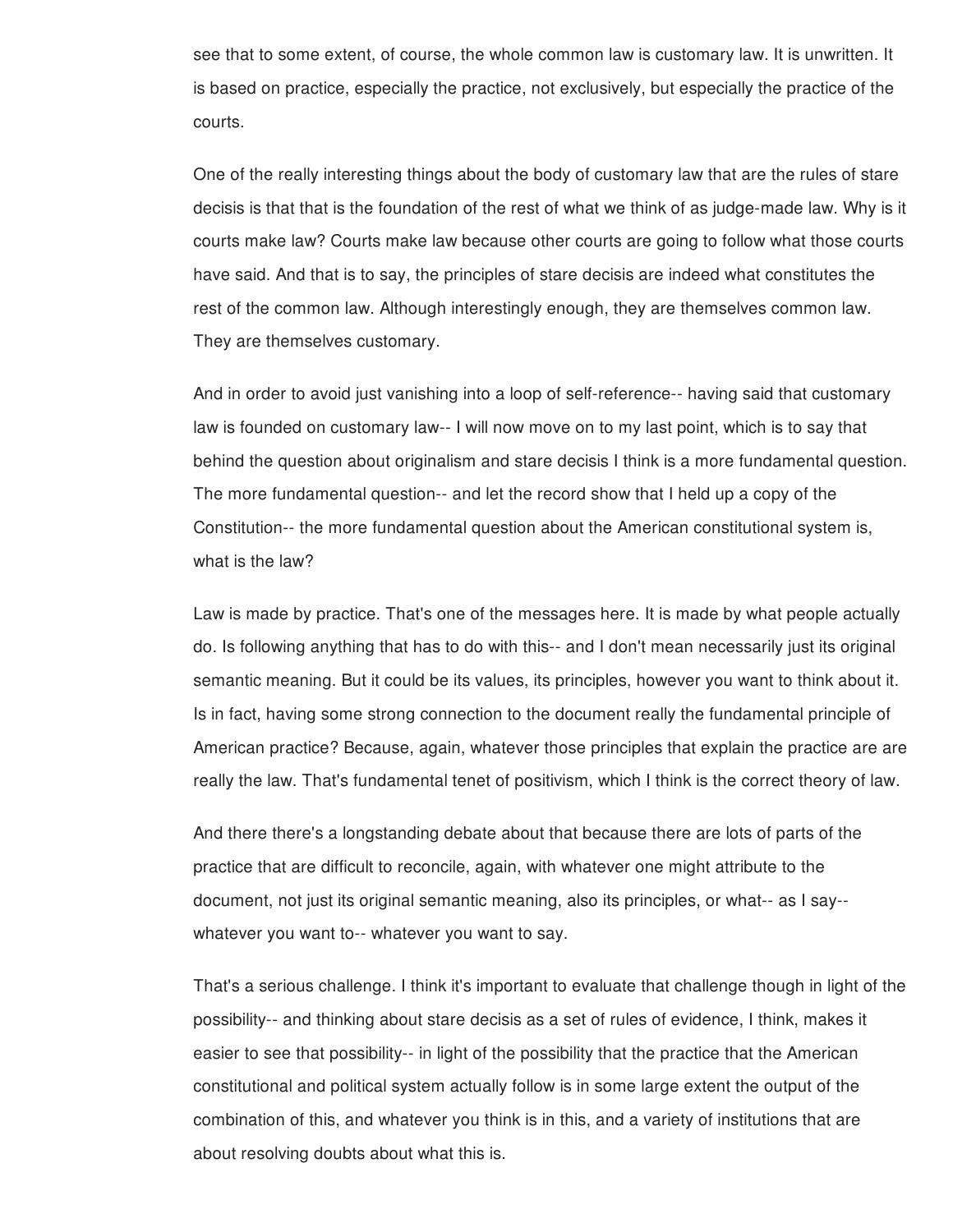The federal judiciary is a large part of that institutional process. But other aspects of American politics produce political settlements, the kind of things that Keith Whittington's fundamental work has talked about as constitutional constructions. And if you see the actual practice, not so much as freestanding but as the result of the combination of the Constitution-- again, whatever it means-- and some system for deciding what it means for resolving disputes about it, then I think it becomes a little more plausible to answer the fundamental question, is the Constitution really law? Yes. That's not to say that the answer is yes. That is to say that's the most basic question. And maybe the answer is yes.

**LILLIAN BEVIER:** Thank you. Professor Harrison. Professor Hellman is next.

**DEBORAH HELLMAN:** Thanks. Excuse me. I think my remarks actually build on John's and are largely sympathetic with them. So I want to present the claim that one could have a practice of following precedent or rule of following precedent-- by practice, I mean of according some weight to precedent, so it could take either form-- for epistemic reasons. And by that I mean that they're a good way of arriving at what the truth is about what the Constitution requires.

> So before I get into that, I just want to set up the question or the issue of what it is to follow precedent in order to give rise to the challenge. You might think there can't be a genuinely epistemic defense for following precedent.

So what does it mean to follow precedent? Imagine there are two cases. C1 is the precedent case. C2 is the case that's before the judge. And the cases are relevantly similar such that the judge thinks that C1 controls C2. And the judge now has to decide what to do in C2.

To follow precedent is to decide C2 in the way that C1 was decided because it is the precedent. So if you thought-- if the judge thought that C1 was rightly decided and came out the same way, that's not an instance of following precedent. That's deciding in accord with precedent. But it's not truly precedential reasoning. Precedential reasoning requires that the judge decide C2 as C1 was decided because C1 [INAUDIBLE] was decided that way.

So if my goal is to make the claim that there are epistemic reasons for having a practice of following precedent, that is that precedential reasoning yields correct legal decisions over the run of cases, it would seem to be not-- excuse me-- not to be an appropriate or apt defense of precedential reasoning. That is, you might-- if you have the view that precedent has this kind of epistemic value, then the judge is following precedent because it yields better decisions over the run of cases. And so it's not an instance of deferring to the prior case because it is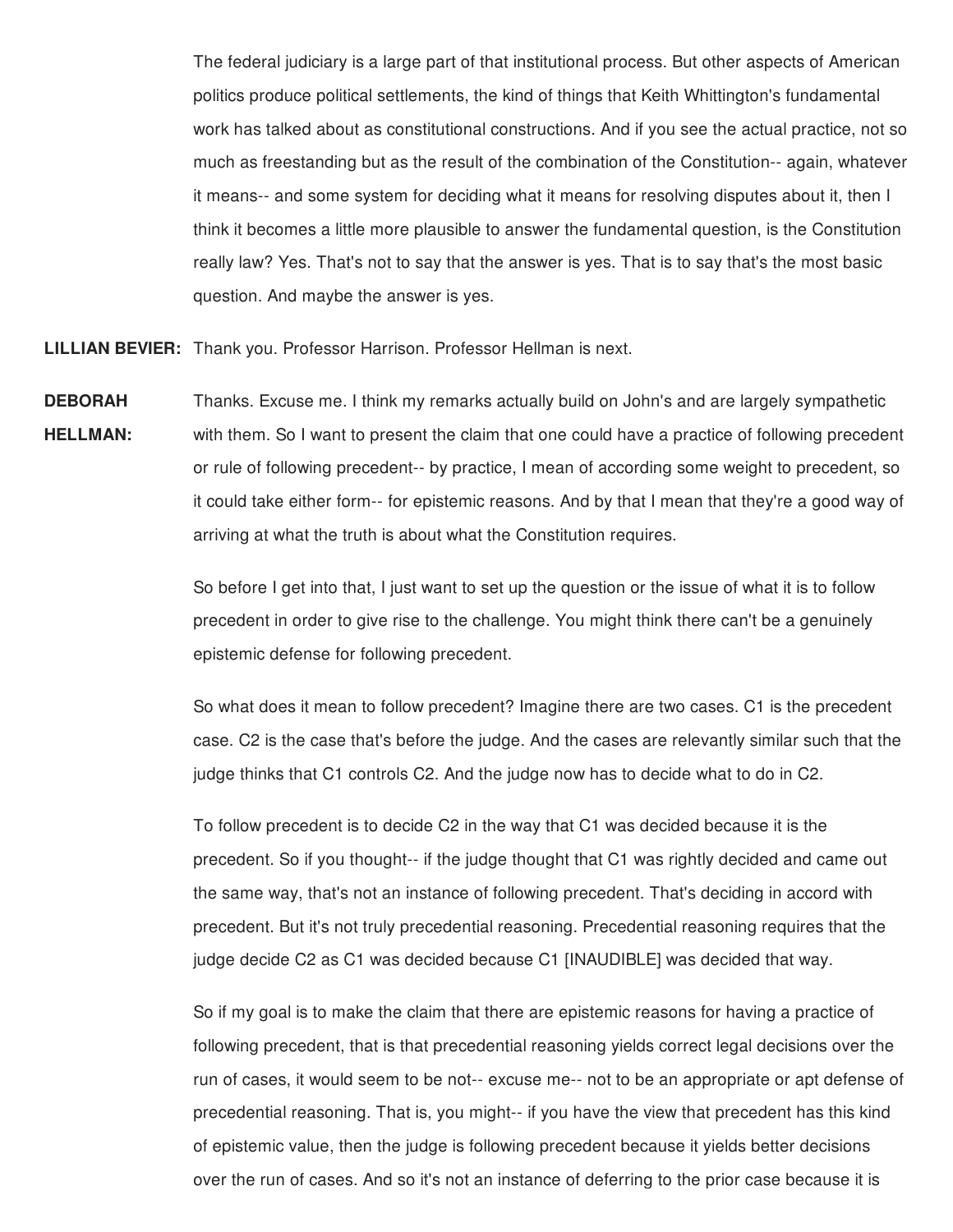precedent. So that's the challenge that an epistemic defense of precedent faces.

So the first thing I want to do is convince you that it is possible to give a genuinely epistemic defense of what is truly precedent following. And then the second thing I want to do is to suggest that there are good reasons to think that following precedent is epistemically justified. That is we--

over the run of cases. And so it is not an instance of deferring to the prior case because it is instance of  $\alpha$ 

## [CHIRPING SOUND]

--that was the end of John. He didn't go over?

**LILLIAN BEVIER:** No, no, no.

**DEBORAH** Oh. OK.

**HELLMAN:**

## [LAUGHTER]

Because I can't abuse my 12 minutes yet. OK [LAUGHS]. All right. So the first thing that I want to show you that this epistemic justification really is a form of precedential decision-making. So let me just say-- side note, so here we are at a Fed Soc symposium focused on originalism so when many of you are thinking about what the right legal decision is, you may have in your mind the decision that originalism requires or a particular version of originalism requires.

But the way that I'm talking about what it is to follow precedent and the claim that precedential reasoning yields better decisions-- legally-correct decisions-- I mean to be a kind of black box in the sense that I think that I want to convince you that so whatever you think belongs in the black box of what it is to make legally-correct decisions. So it's not dependent, the claims I'm offering, on any particular view of how the judge ought to come to a decision about what the Constitution requires.

OK. So as I said, there's a kind of tension between the idea of an epistemic justification. If you think precedent yields better decisions, then you're following it because it yields better decisions rather than because it is precedent. But I think this way of thinking of it misses a distinction between the idea of having a rule or practice of precedent following, of stare decisis, that's epistemically justified and thinking in the individual case that following the precedent is epistemically justified.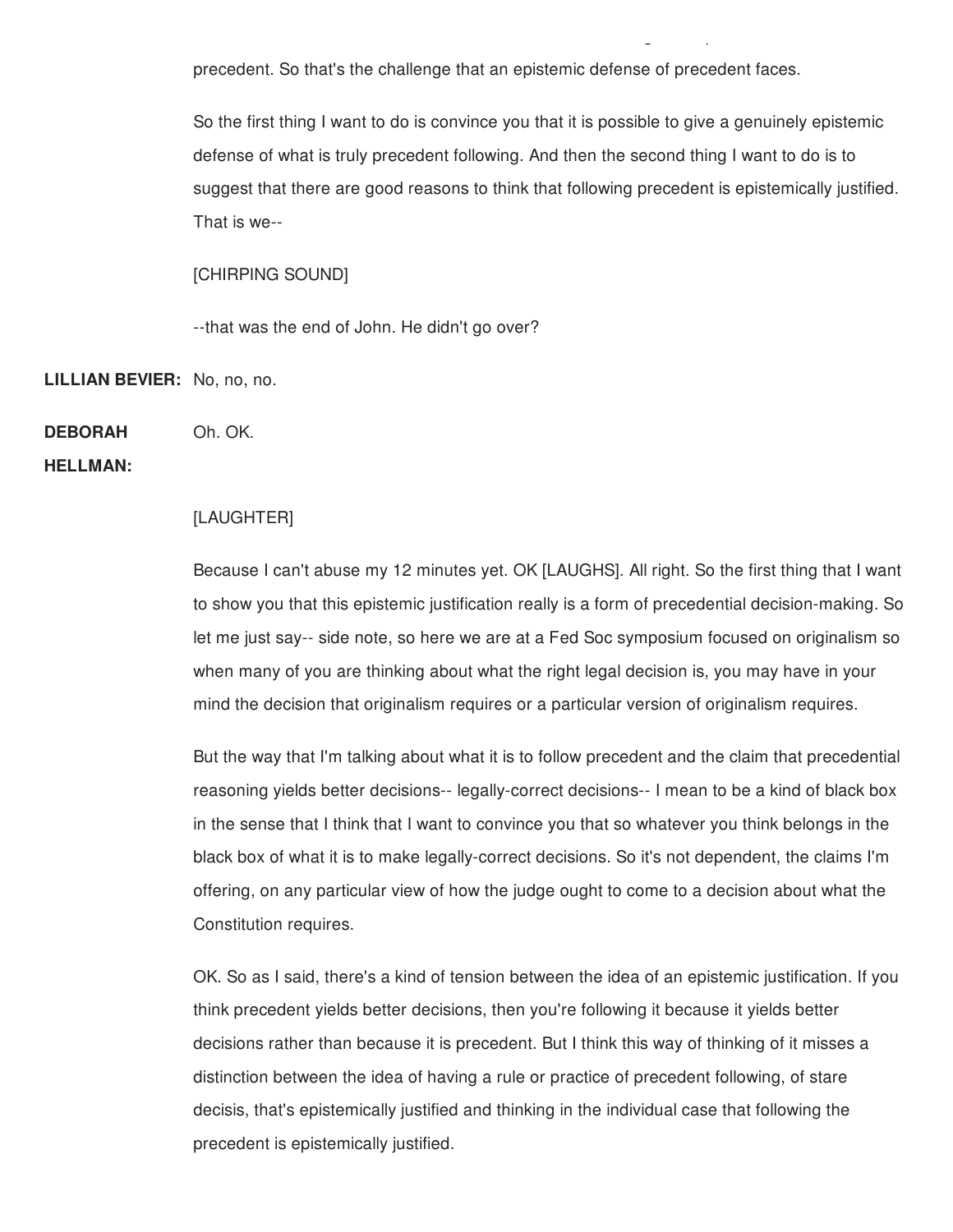So the judge could think that it's better overall for our legal system-- we'll get legally-correct decisions more often than not if we have a practice of according wait to precedent. Though in this case before me, I think it's going to lead me to the wrong decision. But I'm going to do it anyway because we have this practice of following precedent. And the judge could defer to that practice. That would be genuinely precedential reasoning because she thinks that she has some sort of professional obligation to do so or something along those lines.

This could happen in two ways. I'll give you two potential judges. And I'll call the first one the arrogant judge. The arrogant judge could think that, look, the legal system needs a practice of following precedent because though I'm good at figuring out what the Constitution requires, the rest of those bozos out there aren't so good at it. So we need this practice of deferring to precedent. We'll get better legal decisions with that practice. And since I'm a member of the judiciary, even though I don't think it's going to lead me to the right decision, I better-- I am obliged to follow it if I endorse the practice overall.

That's an instance in which there is an epistemic justification for precedent. But what the individual judge is doing is genuinely precedential reasoning because she's not deferring to it because she thinks it leads her to the right decision in that case. That's the arrogant judge.

The second one I call the introspective judge. The judge might think, look, all judges, me included, we tend to overestimate our ability to come to the right decision. And so I think, overall, I'll be better off-- get the right decision over the run of cases if I constrain myself to accord some weight to precedent. When I'm faced with the individual case, I don't think that the precedent is correct. I think I've got the right decision without the precedent. But I recognize that I can be misled. And that's why I committed myself at the outset to this rule of precedent following.

So those are two ways two potential judges can help us see that, that there can be a genuinely epistemic justification for the practice of following precedent. So that's the proof of the idea that you could have a genuinely epistemic justification.

But now I want to turn to the second question, why think precedent following or having a practice of according some weight to precedent does yield better decisions over the run of cases? And most of the reasons I am going to offer here I call procedural, that is they're not premised on the idea that precedent is some repository of wisdom, that the precedential cases, generally speaking, are more likely to be correct than the decisions of current decision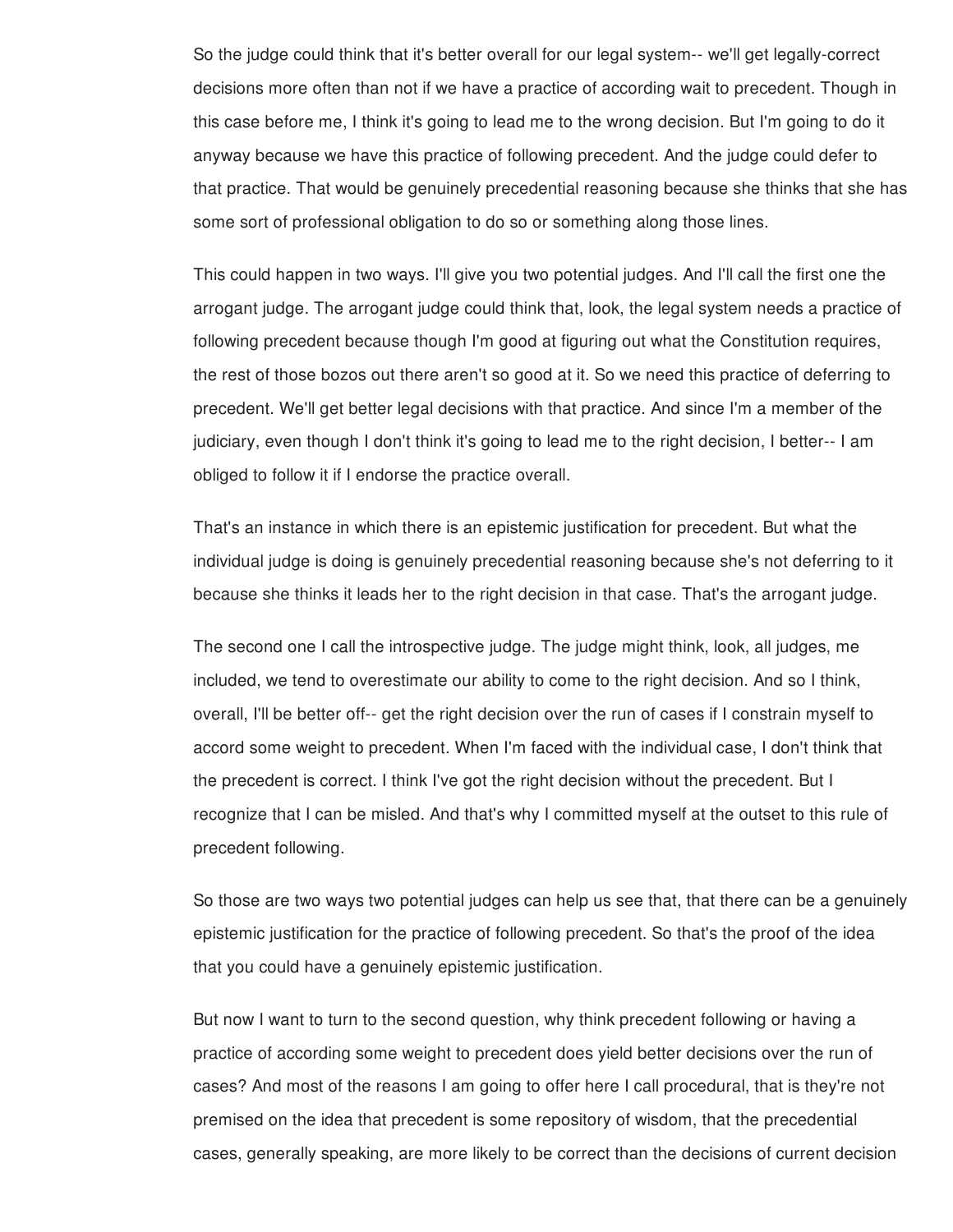makers.

In fact there might be reasons to think that they wouldn't be. After all, judges in the past were infected by different kinds of prejudices and biases that we recognize today-- racism, sexism, what have you. And so we might have reason to be skeptical of the wisdom that is contained in precedential cases.

But nonetheless, I think that precedent contains some epistemic value. And here are the procedural defenses for a practice of according weight to precedent. The first I call contestation. In many practices that are aimed at getting at truth, the adversary system, scientific inquiry, academia, we engage in a practice of exposing our ideas to the views of others so they can reject them, challenge them, et cetera. We do that because we think we're going to have better decisions overall with that process of contestation.

One can think of the practice of stare decisis as instantiating that kind of contestation. The judge thinks she's reaching the right result by her theory of constitutional interpretation. But the practice of according some weight to precedent forces her to engage with the view of somebody who has a different perspective, accord it some weight, and react to it. That, I think, can enhance judicial decision-making.

Second, it helps to fill out a partial perspective. An individual person, judge inherently only has a partial perspective on the truth. So there's a sort of wisdom of Crowd's idea, that according some weight to precedent instantiates. Just like you might-- when you have a big decision to make, ask your friend to play devil's advocate, we can see stare decisis as an artificial conversation across time and space in which the precedent court plays devil's advocate to the current judge who's faced with a decision.

Third, I think it's an important check on judicial hubris. We often talk about the challenge or the puzzle of stare decisis as the judge having to do what she thinks is wrong, the precedent case being the case that's wrong. But maybe the judge isn't actually right about what the correct legal decision is. And so if we have a natural human tendency to overestimate our ability to arrive at what is the right decision, the practice of according some weight to precedent works as a kind of corrective to judicial hubris or human hubris. I don't think it's just judges.

So those are the three kind of procedural reasons for thinking that a practice of stare decisis will allow courts, over time, to more accurately arrive at correct legal decisions. I think there are some-- something to be said for substantive reasons too, although those are weaker. But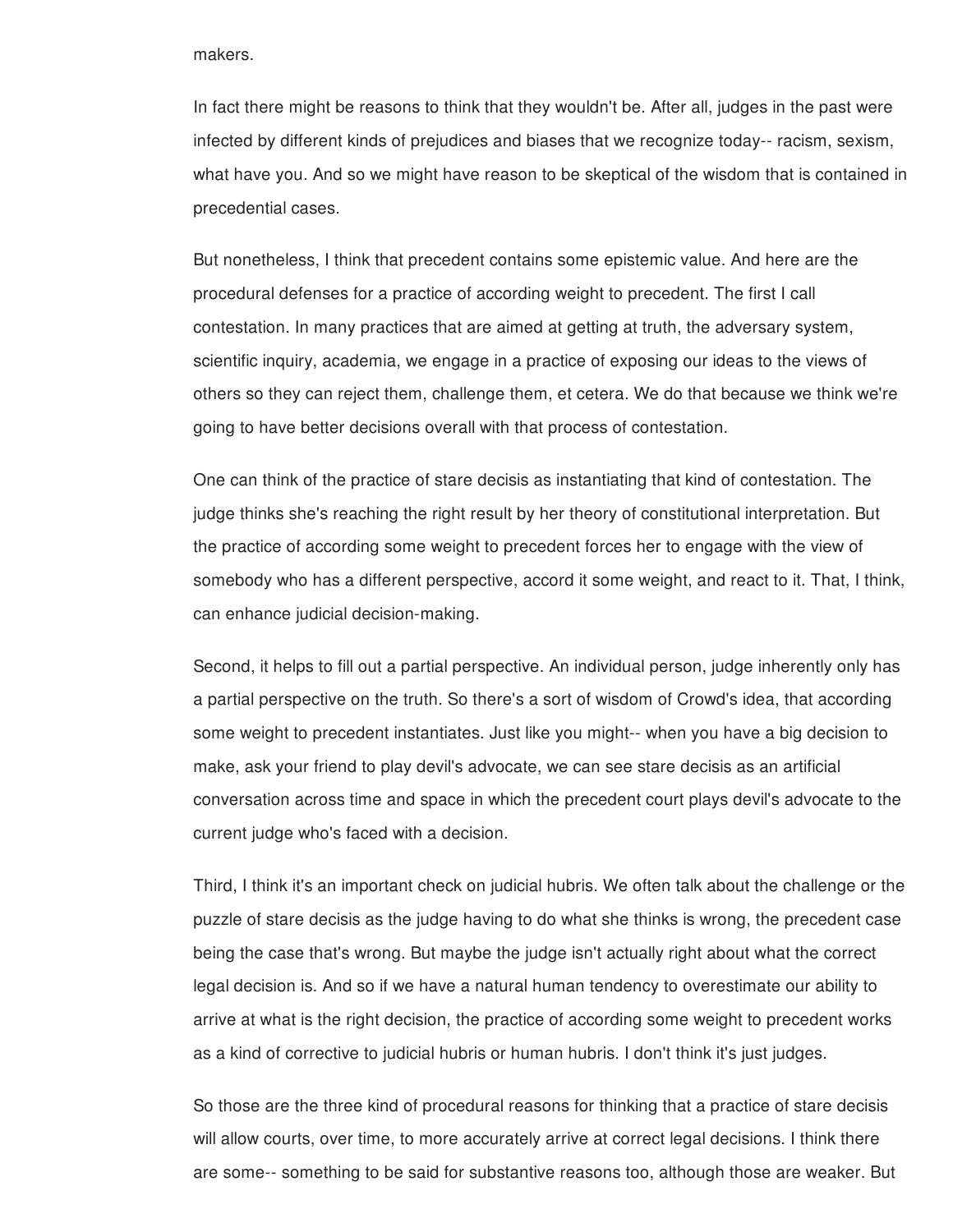you might think that precedents that have endured, been critiqued and refined, have something going for them. But I don't want to rest it on that.

I want to end with one reply to a potential objection. The challenge of stare decisis or of precedent following is often posed as the problem that there is a prior decision which is wrong and the judge in according some weight to precedent has to defer to this wrong decision. And that involves some cost or loss. And so we have to think about that as we think about the other values that it might give rise to.

I want to suggest it's not clear that it does involve a cost or loss. From the perspective of the individual judge, he or she thinks a prior decision is incorrect. But from the perspective of the system, that is as we think systemically and think should we have a practice of following precedent, we from this systemic perspective have no reason to think that the judge today is correct that the prior decision is wrong versus the judge yesterday was correct, and this judge is going to do the wrong thing. So it's not clear that there is a cost. There might be in individual cases. But we can't say systemically that the practice of stare decisis involves that kind of loss. And I'll end there.

**LILLIAN BEVIER:** Thank you very much. Our next speaker is Professor Kurt Lash.

**KURT LASH:** All right. Well, thank you. My thanks to the Virginia Chapter of the Federalist Society for inviting me out and give me a chance to talk about originalism and precedent. For my contribution, I'd like to take a moment and discuss a possible reconciliation of originalism and stare decisis, reconciliation that I think must involve something which I call reverse stare decisis, in which I published in the *Virginia Law Review* discussing a while back.

> Originalists struggle with the idea of stare decisis for a variety of reasons. On the one hand, erroneous precedents that do not reflect the original meaning of the text seem to lack the constitutional legitimacy upon which the theory of originalism is based. And for that reason, some originalists believe that stare decisis, at least in constitutional cases, ought to play no role whatsoever when it comes to a prior precedent and involved an erroneous construction of the Constitution.

> On the other hand, after more than 200 years of flawed human interpretation, realigning the entirety of the Court's constitutional jurisprudence with the original meaning of the Constitution threatens to impose massive costs in terms of stability and the rule of law. And that's led others to be no more than fainthearted originalists with only a sporadic and seemingly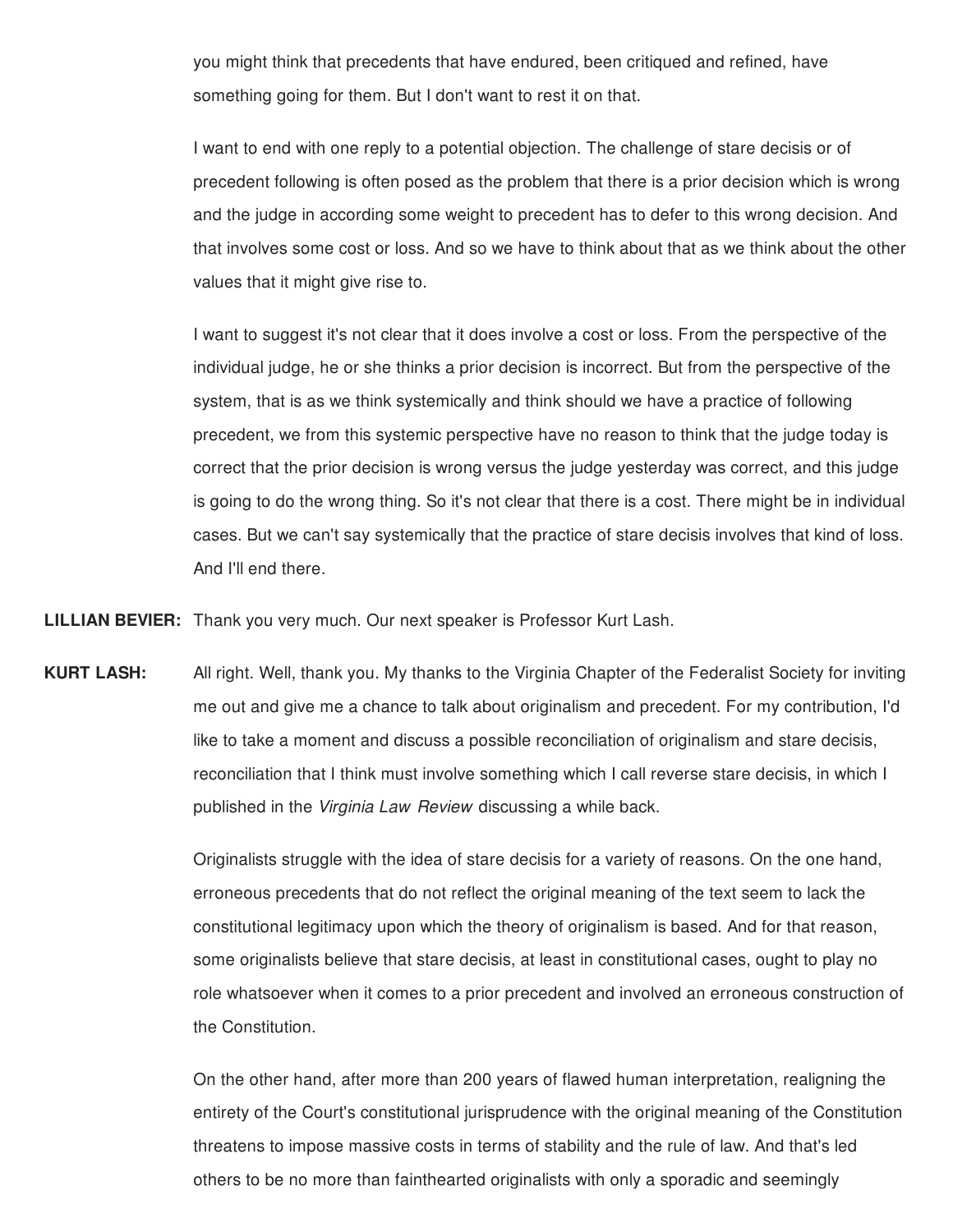unprincipled approach to stare decisis.

And what I'd like to suggest this morning is that actually there are principled originalist approaches to stare decisis that can avoid both the worst cases of constitutional illegitimacy and wholesale disruption of American constitutional law. For the purposes of today's talk, I'll call this Madisonian stare decisis in honor of the man who first suggested the idea. I might also call it popular sovereignty-based stare decisis since it reflects the basic principles of popular sovereignty under the American Constitution. All right.

others to be no more than faint  $\frac{1}{2}$  sports with only a sports with only a sports with only a sports with

In brief, Madisonian stare decisis views erroneous precedence through the lens of American constitutional theory. The Constitution announces itself as an act of popular sovereignty. We the people do ordain and establish this Constitution. American popular sovereignty accepts the legitimacy of ordinary majoritarian political processes. But the Constitution has greater legitimacy and is treated as the voice of the people themselves due to the supermajoritarian process by which the Constitution is created and amended.

Once we understand the Constitution as an act of popular sovereignty, we're now in a position to judge the degree to which an erroneous constitutional precedent harms or undermines the people's right to declare their fundamental law. And in fact, there are two basic kinds of erroneous constitutional precedents. One gets the Constitution wrong but, nevertheless, allows for some form of majoritarian political response. A second kind of erroneous precedent not only gets the Constitution wrong, it also immunizes that error from any kind of political response.

The first kind of error, because it allows for some type of majoritarian response, imposes the least cost in terms of the principles of popular sovereignty. And accordingly, I think this kind of error can be upheld in some circumstances under the doctrine of stare decisis without fatally undermining the basic democratic legitimacy of the system. The second kind of error, however, one that prevents any kind of majoritarian ratification or rejection, lacks even a minimal degree of democratic legitimacy in a system based on popular sovereignty.

These kinds of judicial errors are presumptively in need of reversal. Or put another way, these high-cost errors should be subject to the doctrine of reverse stare decisis. Absent the most compelling of reasons, they should be reversed at the earliest opportunity.

So let me give you two examples of these two kinds of judicial errors. First, an error that allows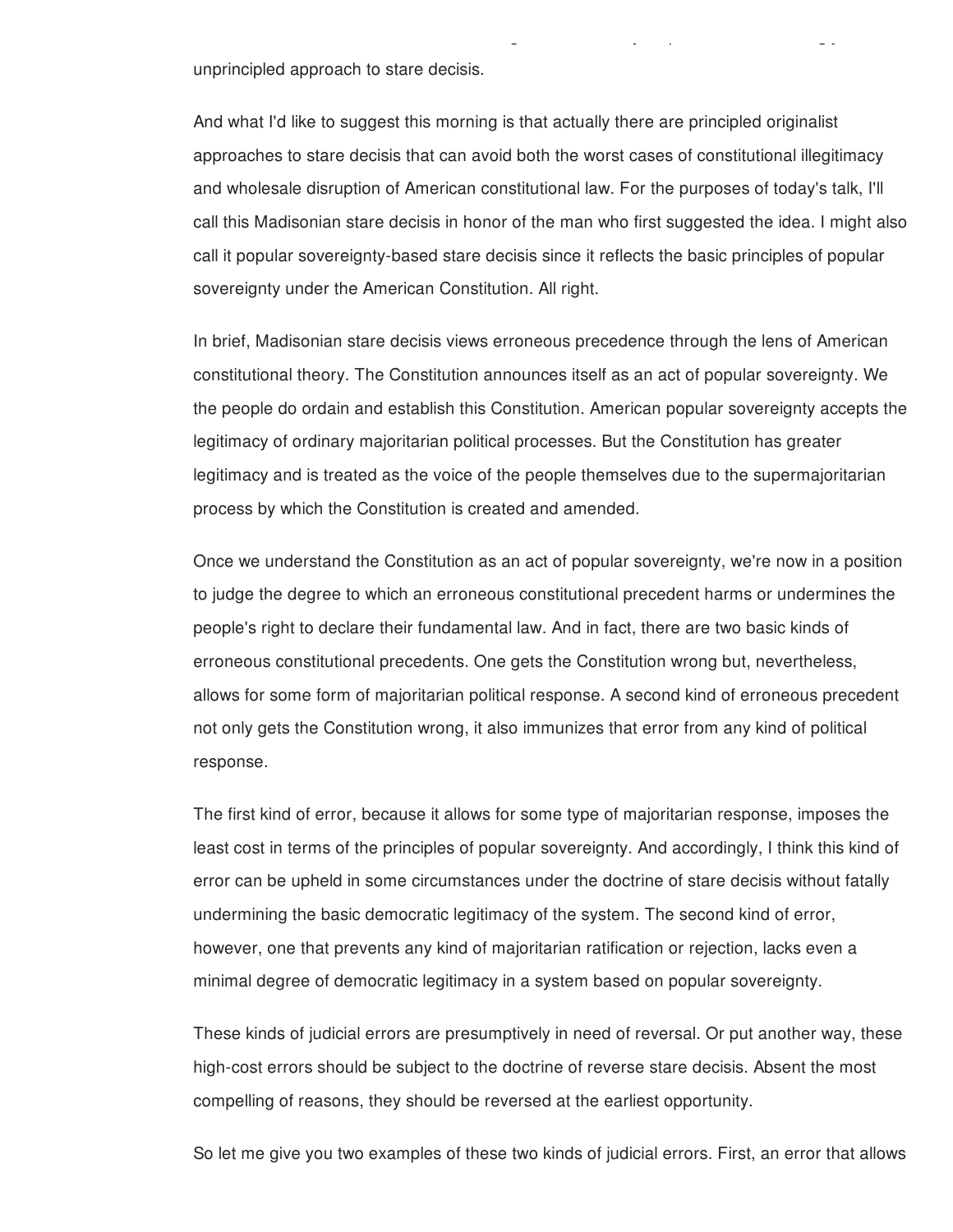for political response. Suppose that the New Deal court erred in its expansive interpretation of the Commerce Clause. Although such an error imposes a cost in terms of popular sovereignty, it deviates from the will of the people. It nevertheless, allows room for majoritarian ratification or rejection. A later democratic majority may refuse to exercise the erroneous permitted power and do so because it believes the New Deal court got it wrong. In such a situation, a judge might apply stare decisis to the New Deal precedence in order to avoid massive legal disruption without fatally undermining the basic democratic legitimacy of the system.

This theory of political response to constitutional errors comes from James Madison and his writing on the constitutionality of the Bank of the United States. As many of you know, Madison opposed the creation of the first bank in the United States on the grounds that no persuasive interpretation of the Constitution gives Congress power to charter such a bank.

Later, when president, Madison appeared to reverse course and now supported the creation of a second bank of the United States. And when he was criticized for looking like he was flipflopping on the issue, Madison explained that he had not changed his mind about the proper interpretation of the Constitution. Instead, he was willing to acquiesce to a long-standing political acceptance of the prior precedent.

The first bank was enacted despite his objections. And both of the major political parties since that time had accepted the bank as constitutional. This, according to Madison, deserved deference, even if not his agreement. According to Madison, it is quote, "a safe rule of construction," end quote, that a precedent should be presumptively followed when it has the uniform sanction of successive legislative bodies through a period of years and under the varied accession of parties-- ascendancy of parties.

It is because the bank had received this kind of majoritarian support from the political branches in the years after its first enactment that Madison concluded that he was duty-bound not to oppose the new bank bill despite his personal views on the matter. In fact, to veto the bill, quote, "would have been a defiance of all the obligations derived from a course of precedents amounting to the requisite evidence of the national judgment," end quote.

To Madison, majoritarian acceptance not only justified standing by an arguably erroneous precedent, the availability of a political response significantly reduced the cost of judicial error. As Madison wrote to critics of Marshall's later opinion in *Cohens against Virginia,* although the Supreme Court might have erred, quote, "there is no evidence that the Court expresses either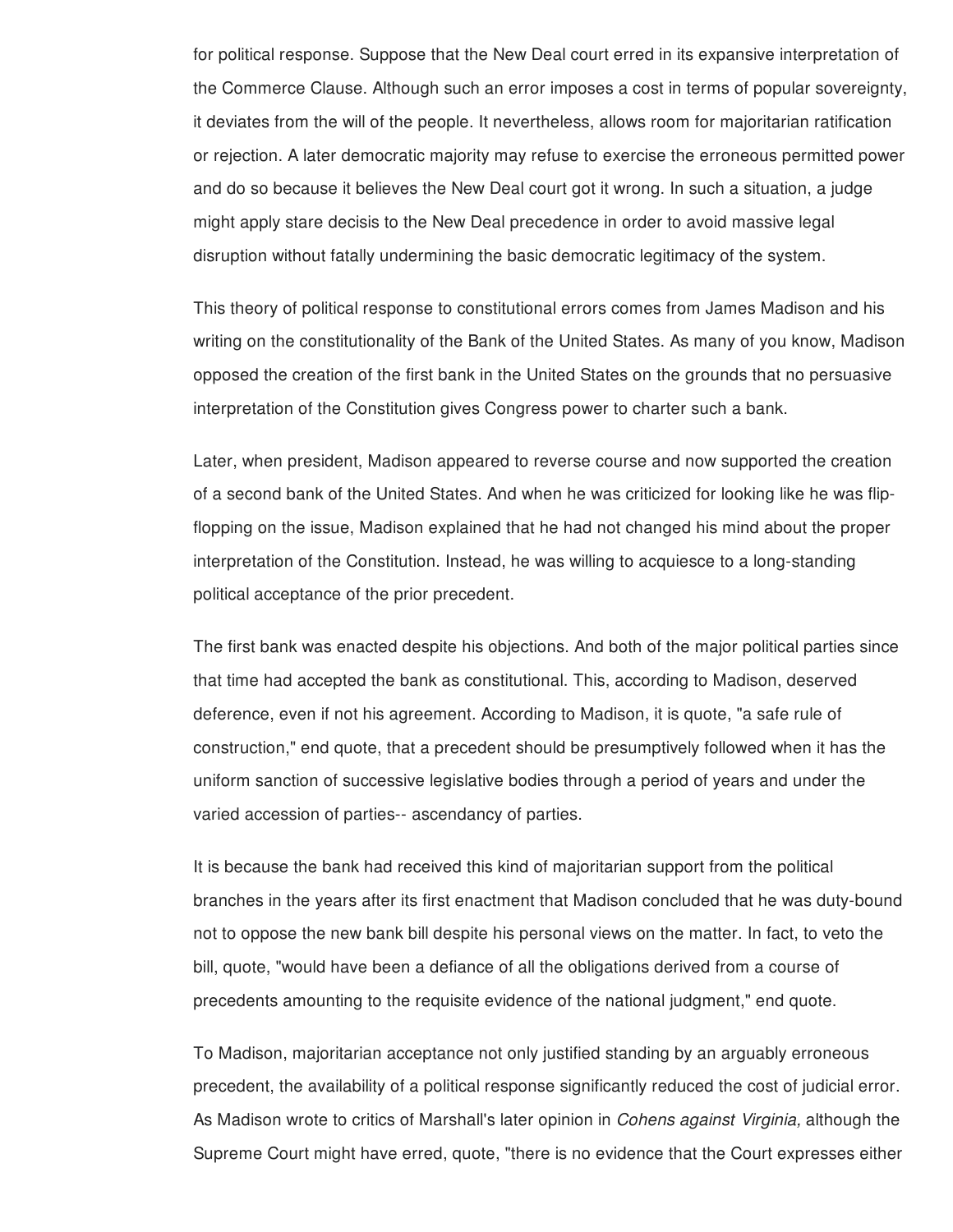the opinions of Congress or their constituents. Congress may, therefore, abstain from the exercise of powers claimed for them by the Court," end quote.

Notice, Madison's theory of majoritarian ratification of judicial error presupposes the opportunity for a majoritarian response, either ratification or rejection. This implies that a judicial error that prevents any action or response by the political branches by definition cannot be a proper recipient of Madisonian stare decisis.

For example, suppose that *Roe against Wade* erroneously removed the issue of abortion from the political process. If so, then this kind of error imposes the highest cost in terms of popular sovereignty and ought to be presumptively reversed. Standing by such a decision would lack even the barest degree of democratic legitimacy and, therefore, cannot be a candidate for the application of stare decisis. Instead, this kind of error is a candidate for reverse stare decisis.

Presumptively requiring reversal absent extraordinary circumstances. The same would be true by the way for *Heller* or the *McDonald* case in the Second Amendment area. As these examples illustrate, a Madisonian approach to stare decisis weighs the cost of judicial error according to the degree to which the error undermines the people's right to establish their fundamental law. Even as ardent a popular sovereigntist as Madison was willing to stand by erroneous precedent if that precedent left room for some time-- some kind of majoritarian response. In such a case, majoritarian acceptance can supply a degree of democratic legitimacy to precedents otherwise in conflict with the original understanding of the people who ratified the Constitution.

A quick addendum to this theory-- and here I would be touching upon some matters discussed by Josh this morning. It involves an issue that actually is in the paper that's part of his talk. And it involves something which I call the use of discount stare decisis. Even in cases where a different political majority have accepted over time an otherwise erroneous precedent, an originalist justice may still resist applying stare decisis due to a fear that upholding an erroneous precedent might entrench the erroneous reasoning of that precedent.

That can be avoided, however, through the use of what I call discount stare decisis. And again, I think Josh touched on this. You would stand upon the judgment in the prior case. But you would refuse to extend its reasoning. One can refuse to extend a precedent to a new area. This is precisely what Madison did in the case of the *Bank of the United States.* Although he acquiesced to the creation of the bank, he refused to accept Hamilton's or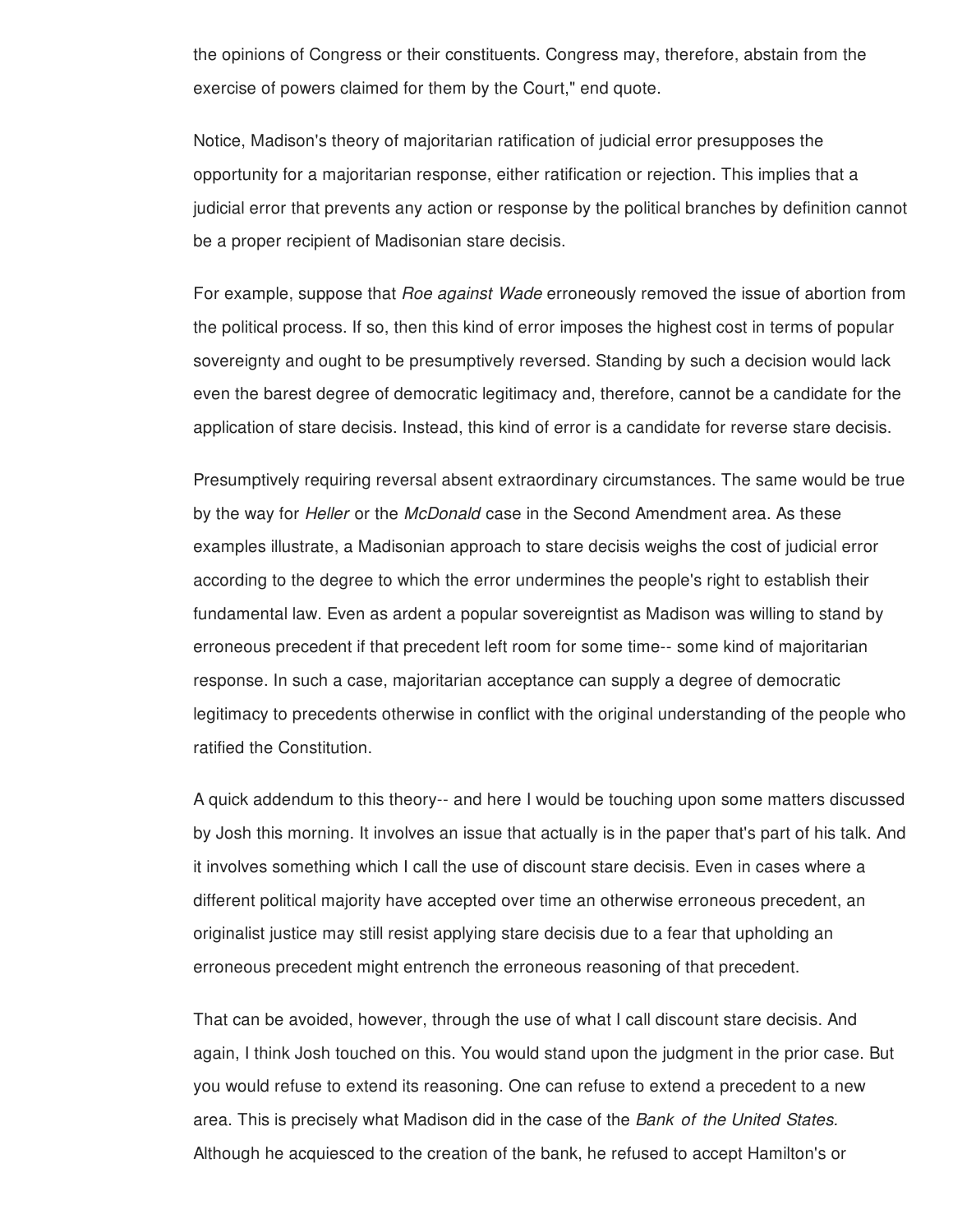Marshall's interpretive reasoning in support of the bank. And he continued to call for a limited construction of federal power.

In closing, I believe Madisonian stare decisis provides originalists an approach that reconciles originalism with the rule of law values that are guarded by the doctrine of stare decisis. It does so, moreover, in a manner that is both normatively attractive and judicially workable. And to the extent that this approach frees the Court to adopt the principles of originalism, the result will be increased fidelity to the sovereign will of the people. Thank you.

**LILLIAN BEVIER:** Thank you very much, Professor Lash. We have one more, our on student, Henry Dickman.

**HENRY DICKMAN:** Good morning, and thank you for having me here. So I'd like to touch on again what Professor Blackman talked about this morning, which is the practice of stare decisis in the courts of appeals. And one thing that I think is important to note is that the courts of appeals are grappling with two doctrines of stare decisis and not just one. They have to contend with vertical stare decisis, where they're interpreting the decisions of the Supreme Court. And they're grappling with horizontal stare decisis, where they're interpreting the past decisions of that same Court.

> And usually these two doctrines of stare decisis work well together, but not always. Sometimes there are conflicts when a Supreme Court decision undermines a prior circuit precedent but does not conclusively overrule it. And a circuit, in that situation, is stuck with figuring out which precedent it should follow.

Let me give you an example of this from a recent case that the Seventh Circuit faced. Let's back up. In 1989, a Seventh Circuit panel held that restitution was available for a certain violation of the Federal Trade Commission Act. The Act itself did not specifically authorize restitution. It authorized other remedies. But the Seventh Circuit said that restitution was implied.

A few years later, the Supreme Court got a case called *Meghrig versus KFC Western,* and they were interpreting a different statute in that case. It was an environmental statute. And likewise, the plaintiffs were seeking restitution. But the environmental statute did not authorize restitution. And the Supreme Court said, where there is a comprehensive statutory scheme and a specific remedy is not mentioned, it's not available.

So does that Supreme Court decision necessarily overrule the Seventh Circuit decision? I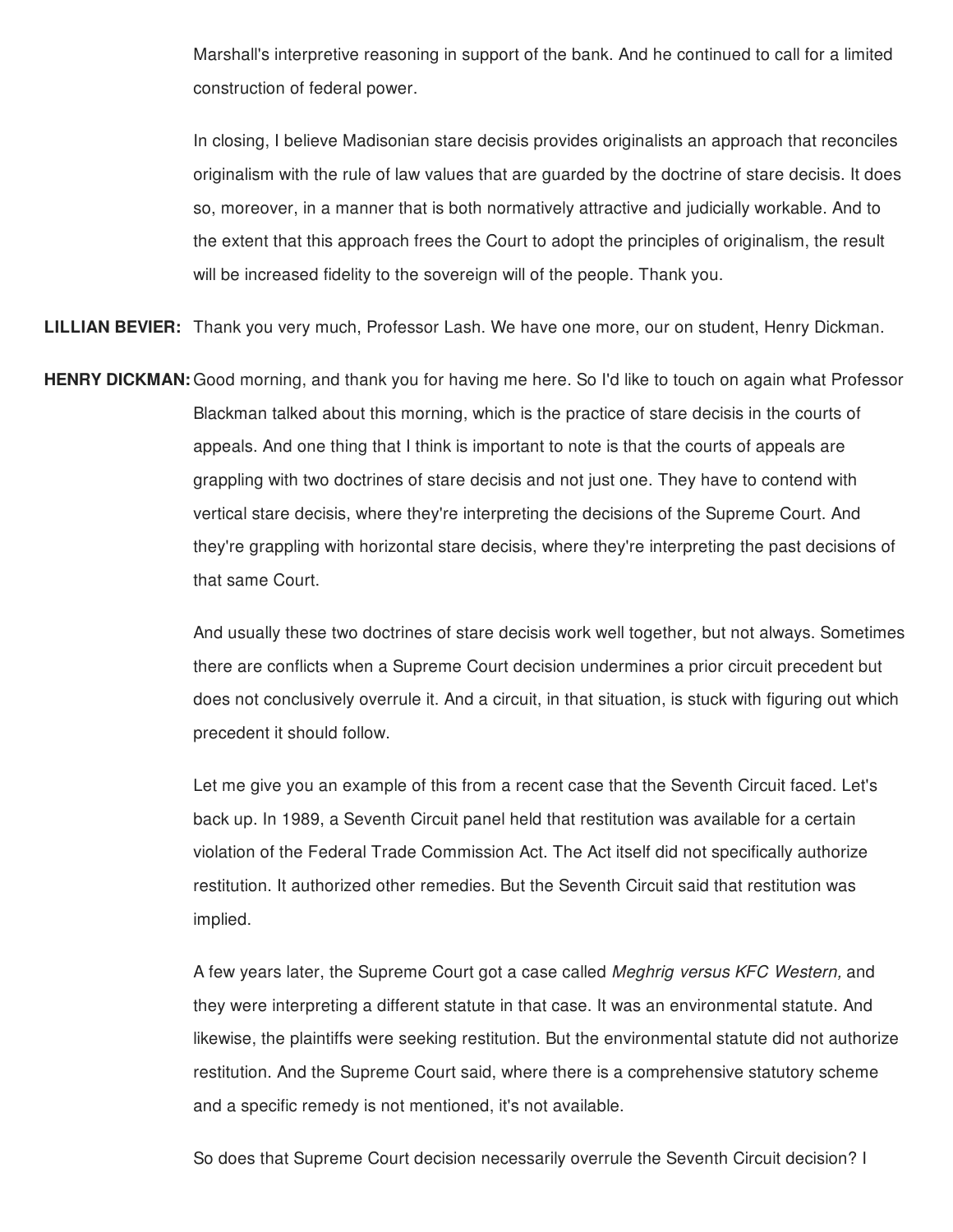don't think so. But it casts doubt on it. It makes you think that if the Seventh Circuit got its 1989 case after the *Meghrig* decision, it would have come out differently.

So this past August, the Seventh Circuit gets a repeat of the 1989 case. And it has to decide, do we follow the Supreme Court case which is kind of on point? Or do we follow our own past precedent, which is directly on point. And of course, those decisions lead to different outcomes. And the Seventh Circuit decided to follow the Supreme Court's lead and overrule its own past precedent using a local rule of appellate procedure that most circuits don't have. And I think that was the right decision, to follow the Supreme Court's lead even though it didn't directly overrule the case.

Now why do I think that? You have to go back to understanding what the purpose of stare decisis are. I agree with Professor Harrison, that stare decisis is a practice rather than a constitutional or statutory obligation, which means that judges can think about what the purposes of stare decisis are and where they're best served and apply stare decisis selectively in certain applications.

Most people think that vertical and horizontal stare decisis serve five key values-- uniformity in law, protecting the reliance interests of would-be litigants, equality among litigants who are appearing before the court at different times, judicial economy, and accuracy in decisionmaking. And I want to focus on two of those values in particular-- uniformity in law and the reliance interests of litigants.

I think that the presumption in favor of following Supreme Court precedent that undermines it but does not conclusively overrule serves both of those values well. Let's talk about uniformity first. When the Supreme Court establishes or issues a decision, it establishes a rule for the entire country to follow. So if half the circuits thought the answer to some legal question was A, and the other half thought it was B, the Supreme Court decides a case, and now the circuits all agree this is what the answer is.

It gets trickier when only some circuits have an on point prior precedent. So I'm going to borrow an example from a famous Supreme Court case called *Flood versus Kuhn.* Let's say that the First Circuit had decided a case where they said that the federal antitrust laws do not apply to baseball. That's what the First Circuit says. Second Circuit doesn't have any precedent on this issue. Then we have a case before the Supreme Court which says that the federal antitrust laws do apply to football. OK.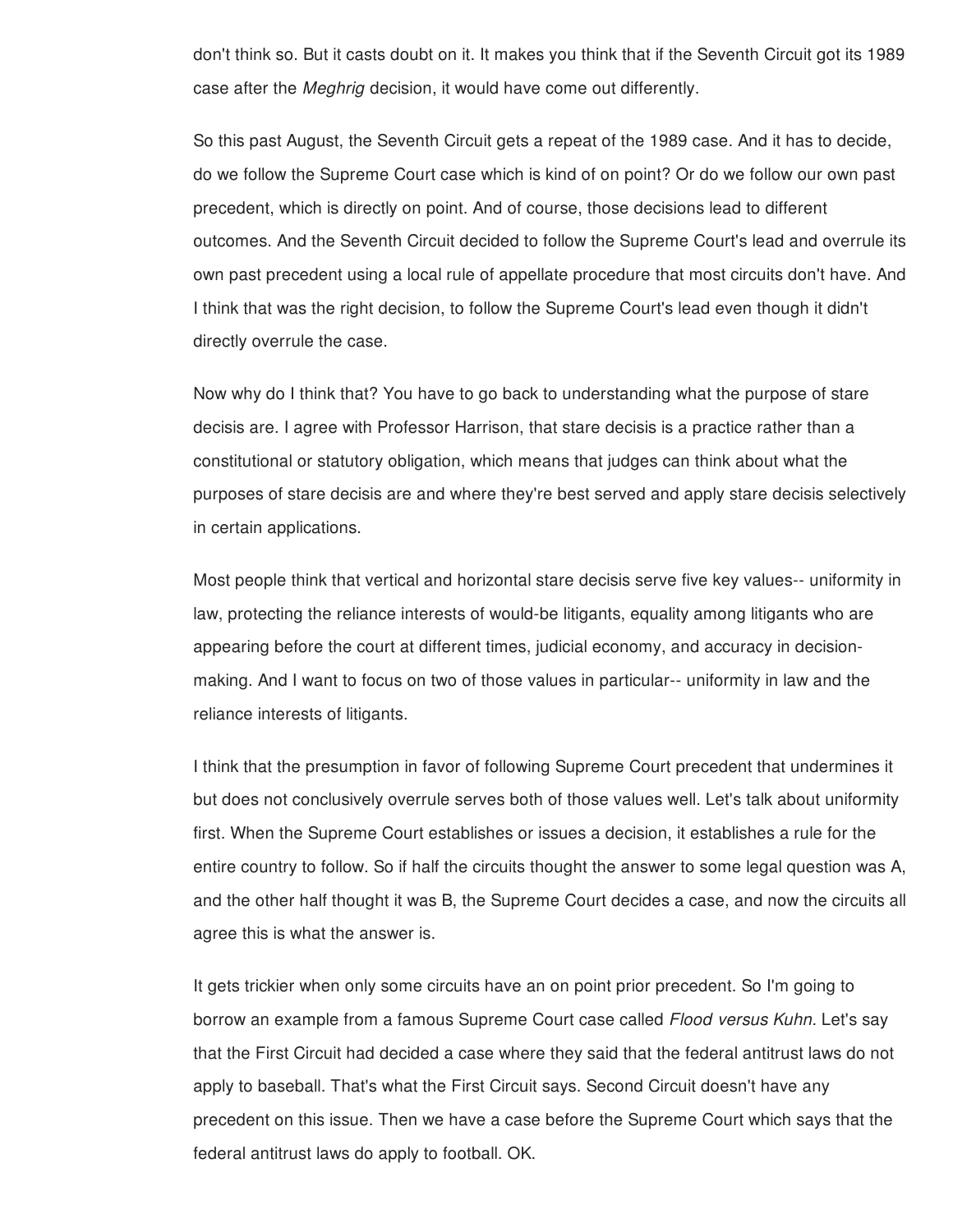Now let's say that the baseball case comes back to the circuit courts. The Second Circuit, of course, is going to say that the federal antitrust laws apply to baseball because it's going to say on the authority of the Supreme Court's football case, we're going to extend that logic to baseball. The First Circuit's in a tougher situation because they have this baseball precedent which says that baseball-- that antitrust liability shouldn't extend to baseball. But the Supreme Court has indicated otherwise in the football context.

If the First Circuit sticks to its prior precedent, then we have another circuit split. The First Circuit says that the antitrust laws do not apply to baseball. And the Second Circuit says that they do. And now the Supreme Court has to take a baseball case right after it's taken the football case. There's doctrinal inconsistency within athletics at large. And then there's geographic inconsistency between the First and Second Circuits. So I think that this presumption encourages uniformity in law.

Second, people often talk about stare decisis protecting the reliance interests of individuals. I think that is fairly true in the Supreme Court context. But I think we have reason to believe it's less true in the Court of Appeals context, that people are relying less on circuit precedent than Supreme Court precedent.

For one, individuals are often operating in multiple circuits, and it's hard to keep track of all of the different legal obligations that they have. And sometimes those legal obligations may actually be inconsistent with each other. Second, most Supreme Court cert grants are for circuit splits. And so whenever the Supreme Court issues a decision, a circuit precedent is necessarily going to be overruled. And so we see the circuits getting overruled more in the first place, which means that those precedents are inherently less stable.

There might be some exceptions where a circuit precedent does engender a significant degree of reliance. I think law enforcement, for example, depends a great deal on the specific circuit precedents generated in the Fourth, Fifth, and Sixth Amendment contexts. Maybe two in federal law matters on contract and property law, the circuit precedents would have a greater deal of reliance. But for the most part, I think we can say that Supreme Court precedents might create a larger degree of reliance. But circuit precedents on the whole engender less reliance, which means that the cost of overruling a circuit precedent is not quite as high.

I just want to finish by saying what might the originalism and textualism implications of this be.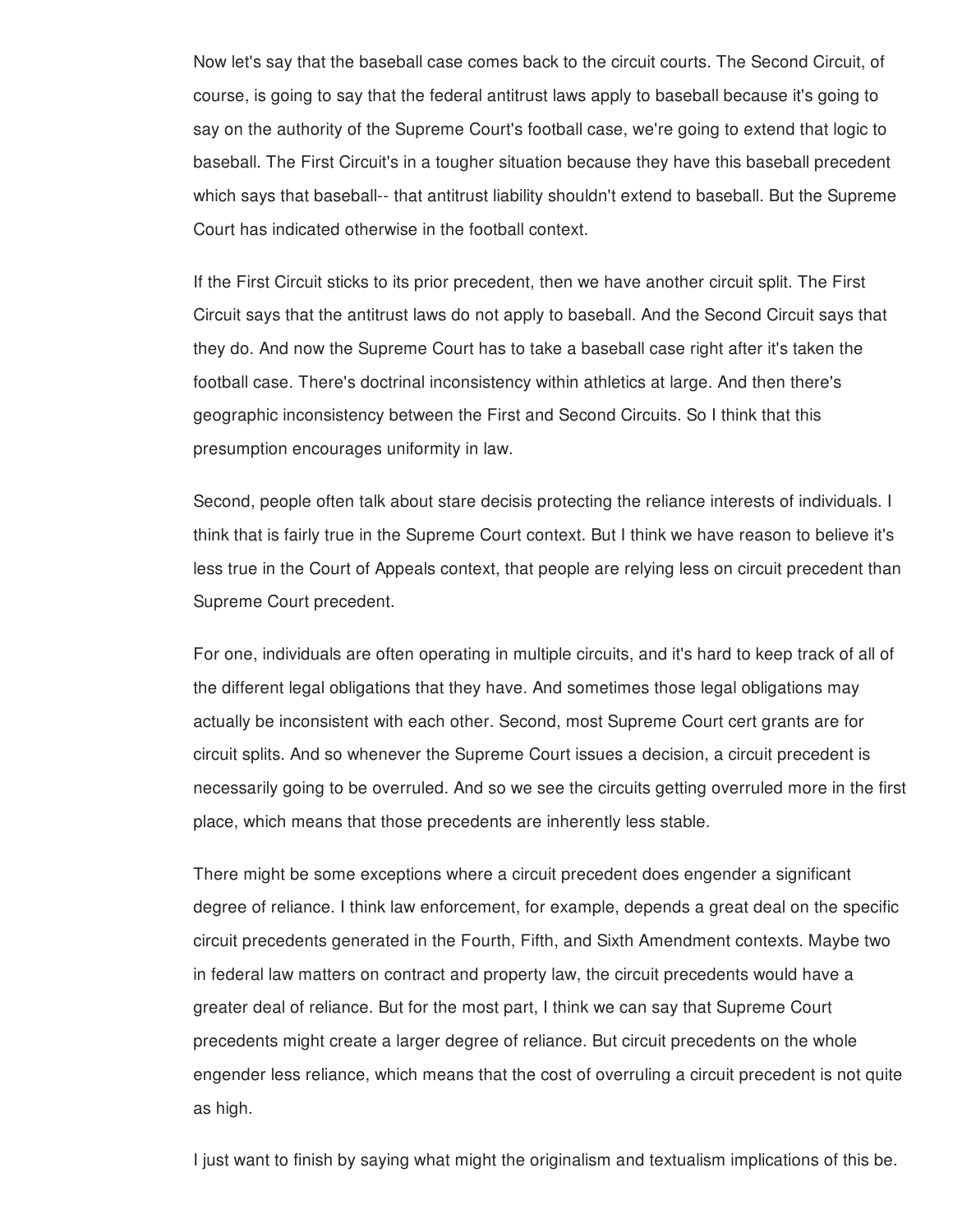Well, if the presumption is that circuit courts should follow the Supreme Court's lead, I think today that's probably good news for originalists and textualists. The Supreme Court's moving more in this direction. And so if the circuit courts are going to take the Supreme Court's lead, they can overrule more of their nonoriginalist or nontextualist precedents.

Now, of course, we might have a Supreme Court in the future that takes more of a living constitutionalist or purpose of this approach in its constitutional or statutory interpretation. And that might mean that circuit courts would then be overruling their own originalist precedents under this presumption that I've articulated.

But what I've articulated is just that. It's a presumption. And I think it can be overcome in certain cases, if the circuit court has a high degree of confidence that its own precedent is the accurate one and that the Supreme Court's precedent is inaccurate or at least would be inaccurate as extended to this specific context.

Professor Hellman talked about stare decisis being like playing devil's advocate sometimes. And I think that logic applies here, where if you force a circuit court to grapple more with what the Supreme Court has said, the circuit court says, yes, we know what you said about football. But we still think we're right about baseball. Well, that can help lead the circuit to better decision-making regardless of which way it goes.

But overall, I think the law of the circuit doctrine, which is this rule that circuits apply following their own precedent, I think it's become a little bit too much of a straitjacket and has hindered the key interests that we have in uniformity in federal law. And I think that when the Supreme Court opens the door to revising some contradictory precedents, that the circuit court should take the green light and resolve their own contradictory precedents. Thank you.

**LILLIAN BEVIER:** Thank you very much.

## [APPLAUSE]

I'd now like to open the panelists to one another's questions for one another. John?

**JOHN HARRISON:** Excuse me. I have a thought for each of everybody else. So I'll go first, if you don't mind. As for Debbie, my question is contestation, hubris, engagement, those sound like they're relatively soft. It sounds to me like what you're saying has better explanatory effect for horizontal stare decisis at the Supreme Court level, whereas to explain the really rigid vertical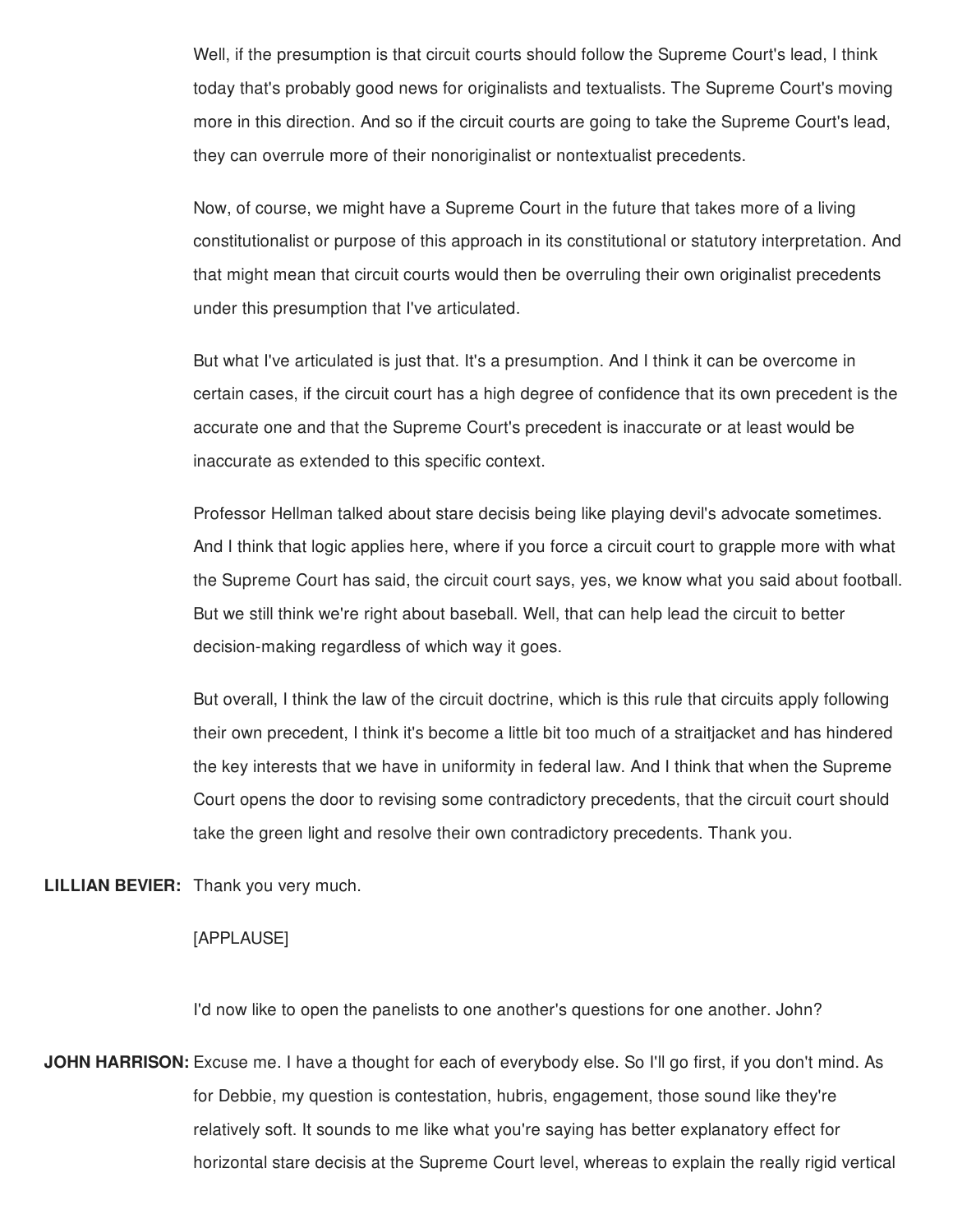stare decisis, certainly in the federal system, I think most or all of the states, I think you need to add nonepistemic considerations, that it's just-- it's not just about getting it right. There are other institutional considerations-- stability and predictability by parties that have-- that need to be incorporated.

For Kurt, I have a question that I think is somewhat-- is somewhat similar. And again, it sounds to me like what you're saying is horizontal for the Supreme Court, which is where a lot of the focus is. How much do you want to say-- because it does it does seem to me that since precedent is a practice, it is customary law, how much do you want to say not only that your proposal is consistent with basic constitutional principles, but also that it is the practice of the Supreme Court so that you've got that other element of just the justification for any customary law?

And Henry, my question for you is is what happened in the Seventh Circuit really a pure case of the kind of phenomenon you're interested in? Seeing as to answer the question about how they would deal with an intermediate-- with an intervening Supreme Court case that undermines but doesn't reject, they use their equivalent of the Irons process, that is to say, the en banc court actually passed on that.

It seems to me that you'd have a pure case of what is the law of stare decisis had it been a panel by itself that had to decide, well, we don't know because there isn't Seventh Circuit doctrine on this question. And if instead of just going to the body that makes that doctrine, the panel alone had said, well, what is that doctrine in this situation-- this is common law-- in this situation that hasn't arisen yet.

It seems to me, as I said, you've gotten a purer case of trying-- of a court trying to figure out what is the law as opposed to, well, the en banc court can kind of make it what is the law of stare decisis.

- **LILLIAN BEVIER:** OK. I think I'm going to give each of you an opportunity to respond to the question. So Debbie, do you want to go first?
- **DEBORAH HELLMAN:** Sure. So first, I will say in making the case for an epistemic justification for precedent, I didn't mean to say that was the only justification for precedent. I meant to add it to the bag of possible justifications. So the other things-- stability, predictability, equality among litigants, I think those are all-- and legitimacy issues-- I think those are all important justifications also. I just meant to add it.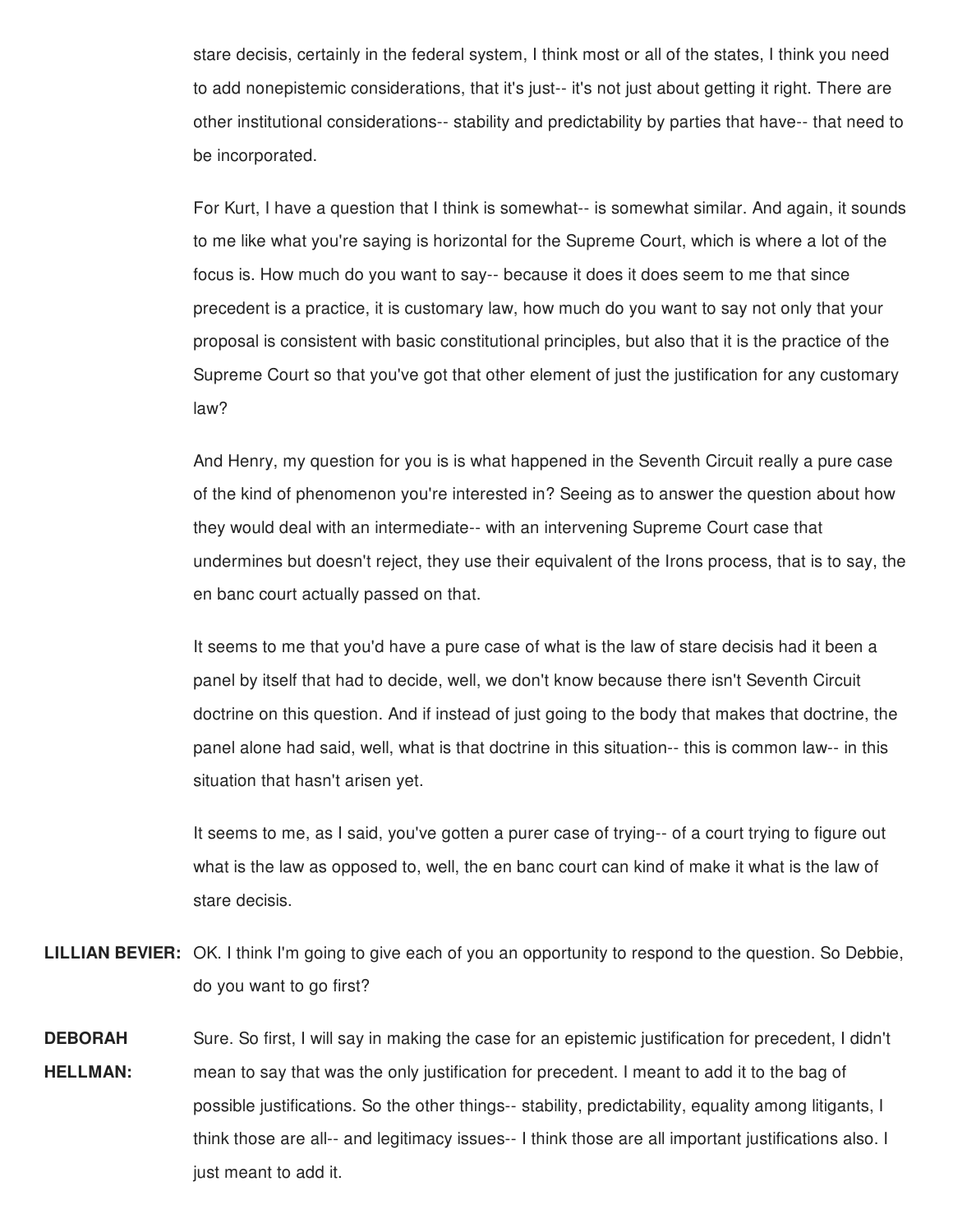And I think that you're absolutely right that it has the most play in the horizontal stare decisis. And the others are-- the other values are probably more important or that it's more that they play a bigger role in the vertical. I think that epistemic has some role to play there too. But I absolutely agree with that.

**JOHN HARRISON:** Kurt? And John's question to me was, how does my idea map onto the current practice of stare decisis? One of the common criticisms of the practice of stare decisis is that it's chaotic or seemingly unprincipled. I think that's very common in the literature where it appears that you might have one group of justices in *Casey* taking one position on stare decisis and then same justices you know in the later case, *Lawrence,* seeming to take another position on stare decisis.

> I think the criticism to some degree is unfair or at least needs to be interrogated. I think what's going on is that stare decisis is applied in the context of normative constitutional theory. So a justice facing an erroneous precedent is not only considering rule of law values with stare decisis, they're also bringing their own ideas of normative constitutional theory and their own idea of how much harm that prior precedent is doing to the legitimacy of constitutional law and to the practice of constitutional law in the United States.

> And so I think that's already a part of it, that it makes stare decisis look chaotic. But what's happening is you're looking at a different justice approaching a different precedent and seeing the error on the need to rectify the error outweighing considerations of stare decisis due to their analysis of how harmful past precedent might be. My theory is simply based on that same idea, that if you are a popular sovereigntist, originalist, you have a theory of what harms the constitutional system. And different harms are greater than others, depending upon how much they undermine the people's right to establish their fundamental law.

And so in some situations, it would be inappropriate to apply stare decisis. And others, stare decisis might come into play. So I think that's already happening. It's happening, but it's happening in different ways due to the fact that different justices have different theories of constitutional harm.

**HENRY DICKMAN:** Yeah, professor, I would just say that the Seventh Circuit actually has a fairly unique rule where a panel can overrule its prior precedent unless a majority of all active circuit judges disagree. And so it's kind of the inverse of Byron's footnote, where you need a majority to approve. Here, you need a majority to disapprove, which is just kind of an interesting twist.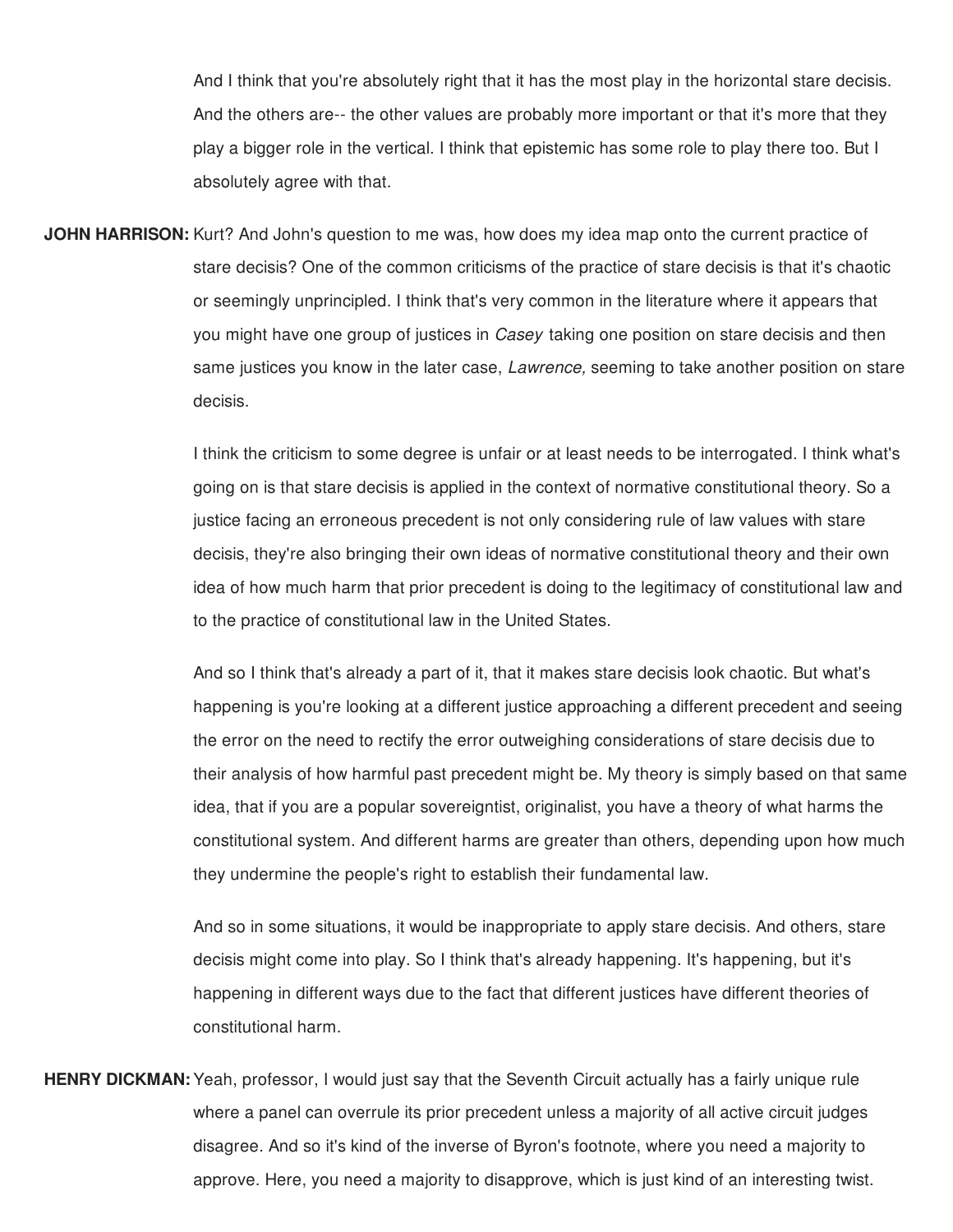I think on the whole, the question I'm interested in is to what extent can a panel say, yes, we know we've decided this exact same legal question before. We don't care because the Supreme Court has kind of spoken in this other area. And for me, that makes the Seventh Circuit case particularly apt because the 1989 case was just completely disregarded in favor of the *Meghrig* decision. And I think it's a positive development because it enables decisions like *Meghrig* to have broader effect throughout the federal courts.

approve. Here, you need a majority to disapprove, which is just kind of an interesting twist.

**LILLIAN BEVIER:** Are there other questions among the panelists? Debbie?

**DEBORAH HELLMAN:** Well, I'll just draw one to Kurt. I have others, but I want to let other people, especially the audience-- so to me, the kind of underlying orientation, I guess, of the principle of stare decisis is to cabin in a way everything that you said with a little caveat. That is instead of saying an erroneous precedent about something that forecloses democratic correction, I would-- the orientation of the principle of stare decisis would be to say a precedent that I think or believe is erroneous and that asks us to think about the problem in a different kind of way.

> A second way of putting the point would be to say that when I think about whether we should have a practice of according some weight to precedent in the kinds of cases where you think we ought to have a reverse stare decisis, I think it's important to think about it systemically like- - and you said, it could be *Heller.* It could be *Roe.*

> That we all should think, well, given that it could be *Roe,* it could be the one I'd put on the other side, would be *Buckley.* That's the one I'm dying to overrule. I think it's completely erroneous. So given *Buckley,* given *Roe,* and given that judges think they're right that this is an erroneous precedent-- and I know that I'm going to disagree some of the time-- would I rather have a principle that's part of our way of doing law, that says they have to check themselves. They have to think about it a little more. It's not clearly an erroneous precedent. And when you have two examples, one that you think is clearly erroneous, and one that you think is clearly correct in your mind, then you I think, well, given that that particular judge thinks that the precedent is erroneous but could be wrong, is it better to have a practice that forces that judge to put the brakes on a little bit?

**JOHN HARRISON:** No. It's a good point. And it goes into the idea of shades of disagreement, how high a threshold of evidence in my own mind do I have before I conclude-- darn it-- they just got- they just got it wrong, period? And to the degree that I'm not sure, I think judicial humility is a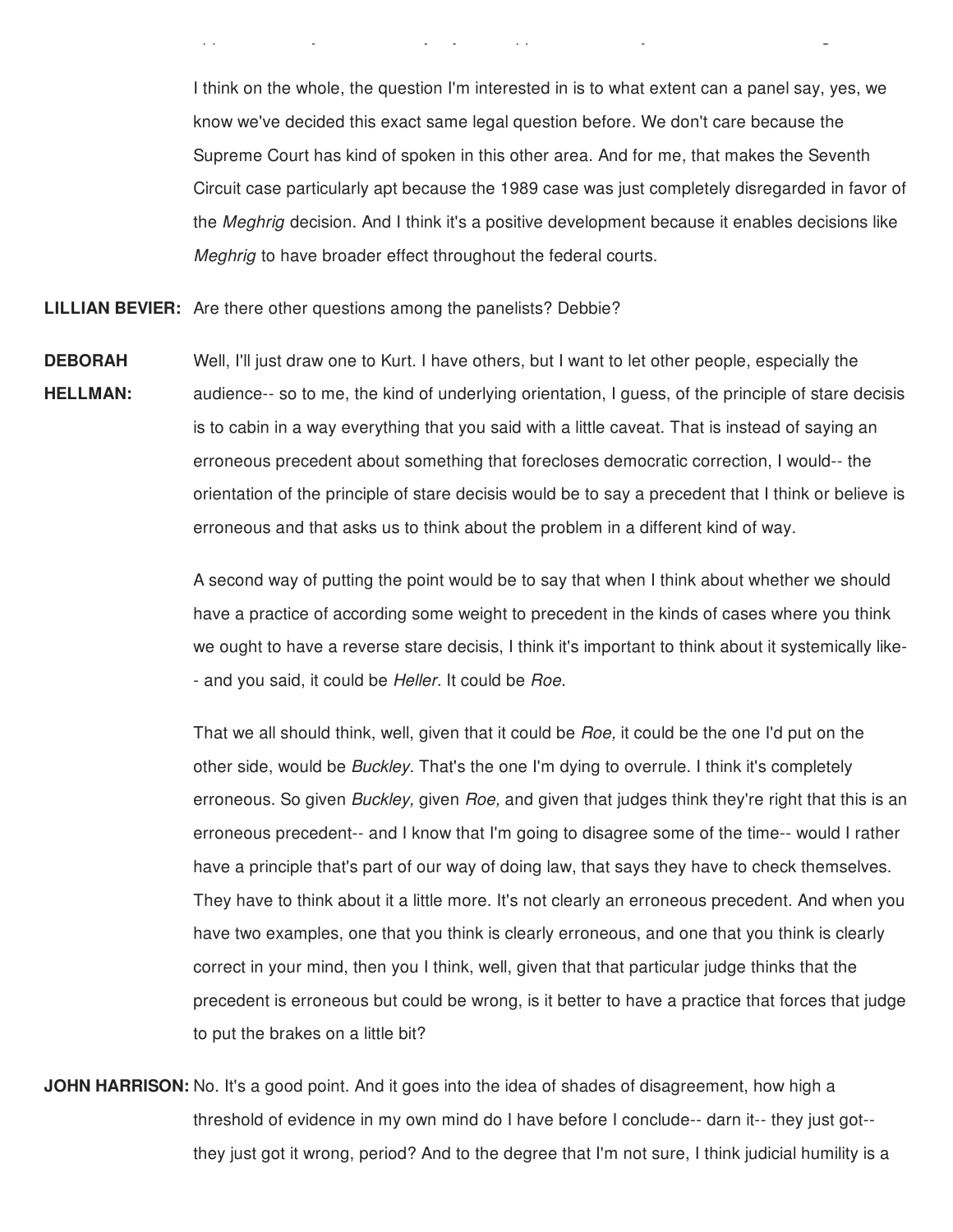good thing. So I have no problem with that.

And that might minimize the cases in which my theory would apply. But I still think at the end of the day, there will be maybe a smaller percentage of cases where it's just, darn it, I know what they decided, and I know why they decided it. And it was just wrong. And it was wrong the day they decided it. And so even if I'm not sure in my entire theory, I know that it's wrong and should be reversed if we were deciding it is as an original matter.

There will be that limited number of cases where I'm doing the best I can and I really think it's wrong. It would be at that point that I would face this consideration as whether or not the political process has had a chance to respond to that erroneous precedent or not.

But I think you're right. What it does is it forces in your analysis of stare decisis as a judge to bring humility into play and to establish a principled threshold before you will just say, I disagree with however many years of precedent. So it's a good point. But I think still at the end of the day, there is going to be that limited category where you still conclude that they're wrong.

**LILLIAN BEVIER:** I think we're ready for-- we have a few minutes for questions from the audience if any of you have any to pose to our panelists.

**HENRY DICKMAN:** There's one over there [INAUDIBLE].

**LILLIAN BEVIER:** Yes.

**AUDIENCE:** My question is for Professor Lash.

**LILLIAN BEVIER:** Could you talk a little bit louder?

**AUDIENCE:** My question is for Professor Lash.

**KURT LASH:** Yes.

**AUDIENCE:** So when you're a nonoriginalist-- nonoriginalist, and your theory is surrounded in popular sovereignty, why is that [INAUDIBLE]? And so it seems-- why is that-- why is the Constitution adoption or advocation the only moment because it seems like what your theory opens up the possibility of is something like a massive supermajority of the country has approved over a long period time by exercising congressional powers [INAUDIBLE] like the Congress [INAUDIBLE].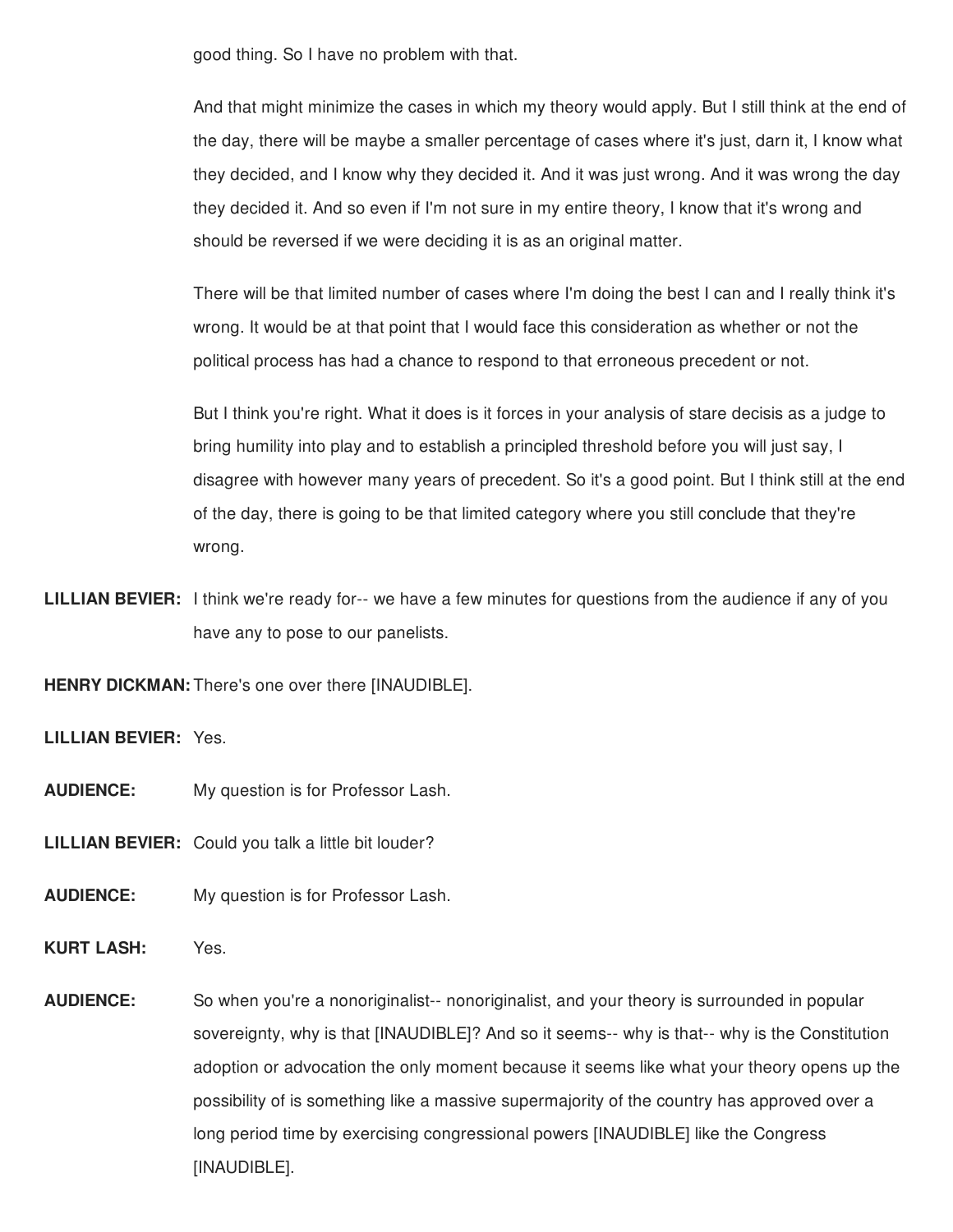People from various different political parties and different ideological persuasions have used the Congress' power. And it looks like probably if you're grounded in popular sovereignty as your normative value, originalism, you could throw it out the window because we've got a much larger portion of the population in exercising their will behind this power. It's not granted in the Constitution. So if you take popular sovereignty as the fundamental value, how do we maintain originalism today?

**KURT LASH:** Thank you. First of all, there, of course, would be additional constitutional moments after the founding. You would have to take in consideration the changes in reconstruction and then the progressive era amendments and take all of that. So there isn't just the founding.

> On the other hand, the value about American popular sovereignty, here I'm basing that theory on-- the theory as articulated by Gordon Wood. I'd also say as articulated by St. George Tucker in the early decades of the Constitution. Popular sovereignty, which distinguishes the mere majoritarian actions of the political process from the voice of the people, there is no perfect process for identifying the voice of the people. We could do it in different ways.

> But the way that we've done it under the Constitution is this two-tiered supermajoritarian voting process that forces people to think deeply to provide an opportunity for the other side to organize opposition. And it doesn't become entrenched constitutional law till it satisfies two rounds of supermajoritarian voting. That has a greater degree of democratic thickness that justifies treating it as higher law.

> Now what you're talking about is the political process, ordinary majoritarian process, maybe for an extended period of time, has accepted a particular precedent that maybe was erroneous under originalism principles in the beginning. But it's been accepted broadly across time. I would stick with the distinguishing between higher law and ordinary law because at no point during that political process was there anything more than mere majoritarian decision-making, a single 50% plus one kind of decision.

> There was never a national conversation where, yes, do we really agree that errors should now be entrenched as a matter of constitutional law that required a supermajoritarian voting process? So I think it has a bare legitimacy but still not the same kind of legitimacy that you would get in higher law. And it's that bare legitimacy that I would see as justifying maintaining it as a matter of precedent but still not giving it such entrenched legitimacy that the reasoning behind it should now guide constitutional law in the future.